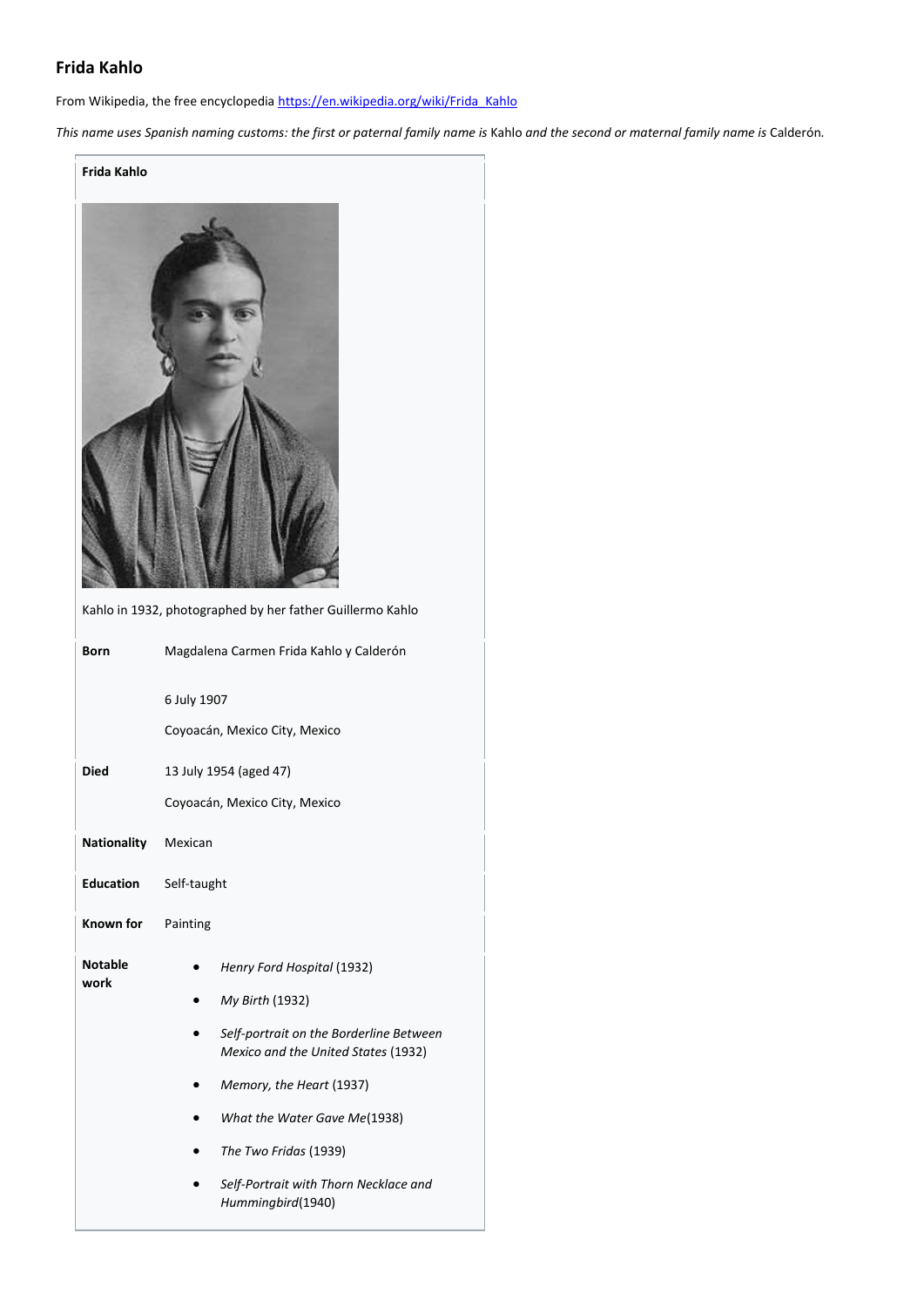## • *The Broken Column* (1944)

| Movement | Surrealism, Magic realism |
|----------|---------------------------|
|----------|---------------------------|

**Spouse(s)** Diego Rivera (m. 1929; div. 1939) (m. 1940)

**Frida Kahlo de Rivera** (Spanish pronunciation: [ˈfɾiða ˈkalo]; born **Magdalena Carmen Frida Kahlo y Calderón**; 6 July 1907 – 13 July 1954) was a Mexican artist who painted many portraits, self-portraits and works inspired by the nature and artifacts of Mexico. Inspired by the country's popular culture, she employed a naïve folk art style to explore questions of identity, postcolonialism, gender, class and race in Mexican society.<sup>[1]</sup> Her paintings often had strong autobiographical elements and mixed realism with fantasy. In addition to belonging to the postrevolutionary *Mexicayotl* movement, which sought to define a Mexican identity, Kahlo has been described as a surrealist or magical realist.

Born to a German father and a *mestiza* mother, Kahlo spent most of her childhood and adult life at her family home in Coyoacán, La Casa Azul, now known and publicly accessible as the Frida Kahlo Museum. She was disabled by polio as a child. Until a traffic accident at age eighteen caused lifelong pain and medical problems, she had been a promising student headed for medical school. During her recovery, she returned to her childhood hobby of art with the idea of becoming an artist.

Kahlo's interests in politics and art led to the next stage of her life. In 1927, she joined the Mexican Communist Party, through which she met fellow Mexican artist Diego Rivera, whom she married in 1928. The relationship was volatile and included a year-long divorce; both had extramarital affairs. Kahlo spent the late 1920s and early 1930s travelling in Mexico and the United States with Rivera. During this time, she developed her own style as an artist, drew her main inspiration from Mexican folk culture, and painted mostly small self-portraits which mixed elements from pre-Columbian and Catholic mythology. Her paintings raised the interest of Surrealist artist André Breton, who arranged for Kahlo's first solo exhibition at the Julien Levy Gallery in New York in 1938. The exhibition was a success and was followed by another in Paris in 1939. While the French exhibition was less successful, the Louvre purchased a painting from Kahlo, *The Frame*, making her the first Mexican artist to be featured in their collection. Throughout the 1940s, Kahlo participated in exhibitions in Mexico and the United States. She taught at the Escuela Nacional de Pintura, Escultura y Grabado "La Esmeralda" and became a founding member of the Seminario de Cultura Mexicana. Kahlo's always fragile health began to decline in the same decade. She had her first solo exhibition in Mexico in 1953, shortly before her death in 1954 at the age of 47.

Kahlo was mainly known as Rivera's wife until the late 1970s, when her work was rediscovered by art historians and political activists. By the early 1990s, she had become not only a recognized figure in art history, but also regarded as an icon for Chicanos, the feminism movement and the LGBTQ movement. Kahlo's work has been celebrated internationally as emblematic of Mexican national and indigenous traditions and by feminists for what is seen as its uncompromising depiction of the female experience and form.<sup>[2]</sup>

# п

#### **Contents**

- 11 $i$ fe
	- o 1.11907–1924: Family and childhood
	- o 1.21925–1930: Bus accident, first paintings, and marriage to Diego Rivera
	- o 1.31931–1933: Travels in the United States
	- o 1.41934–1939: San Ángel and international recognition
	- o 1.51940–1949: La Casa Azul, success in Mexico, and declining health
	- o 1.61950–1954: Last years and death
- 2Style and influences
	- o 2.1Mexicanidad
	- o 2.2Symbolism and iconography
- 3Posthumous recognition and "Fridamania"
	- o 3.1Commemorations and characterizations
- 4Notes
- 5See also
- 6References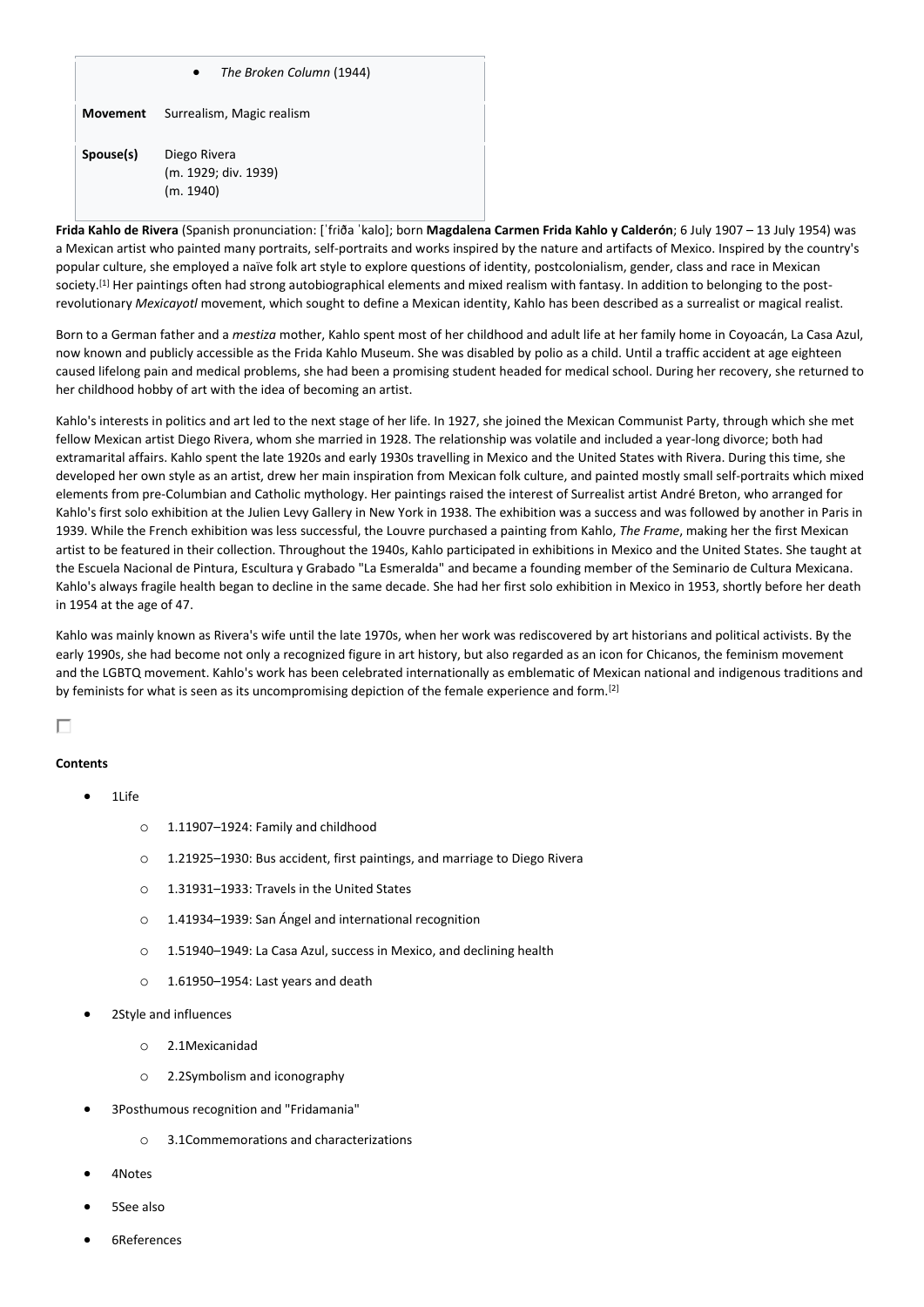- 7Sources
- 8External links

# Life[edit]

# **1907–1924: Family and childhood**[edit]



Kahlo (on the right) and her sisters Cristina, Matilde, and Adriana, photographed by their father, 1916

Magdalena Carmen Frida Kahlo y Calderón<sup>[a]</sup> was born on 6 July 1907 in Coyoacán, a village on the outskirts of Mexico City.<sup>[4]</sup> Kahlo stated that she was born at the family home, La Casa Azul (The Blue House), but according to the official birth registry, the birth took place at the nearby home of her maternal grandmother.[5] Kahlo's parents were photographer Guillermo Kahlo (1871–1941) and Matilde Calderón y González (1876–1932). Originally from Germany, Guillermo had immigrated to Mexico in 1891, after epilepsy caused by an accident ended his university studies.[6] Although Kahlo claimed that her father was Jewish, he was in fact a Lutheran. [7][8] Matilde was born in Oaxaca to an Indigenous father and a mother of Spanish descent.[9] In addition to Kahlo, the marriage produced daughters Matilde (*c.* 1898–1951), Adriana (*c.* 1902–1968), and Cristina (*c.* 1908–1964).[10] She had two half-sisters from Guillermo's first marriage, María Luisa and Margarita, but they were raised in a convent.<sup>[11]</sup>

Kahlo later described the atmosphere in her childhood home as often "very, very sad".[12] Both parents were often sick,[13] and their marriage was devoid of love.[14] Matilde's relationships with her daughters were extremely tense.[15] Kahlo described her mother as "kind, active and intelligent, but also calculating, cruel and fanatically religious".<sup>[15]</sup> Furthermore, Guillermo's photography business suffered greatly during the Mexican Revolution, as the overthrown government had commissioned works from him, and the long civil war limited the number of private clients.[13]

When Kahlo was six years old she contracted polio, which made her right leg shorter and thinner than the left.<sup>[16][b]</sup> The illness forced her to be isolated from her peers for months, and she was bullied.<sup>[19]</sup> While the experience made her introverted,<sup>[12]</sup> it made her Guillermo's favorite due to their shared experience of living with disability.<sup>[20]</sup> Kahlo credited him for making her childhood "marvelous... he was an immense example to me of tenderness, of work (photographer and also painter), and above all in understanding for all my problems".[21] He taught her about literature, nature, and philosophy, and encouraged her to play sports to regain her strength, despite the fact that most physical exercise was seen as unsuitable for girls.<sup>[22]</sup> He also taught her photography, and she began to help him retouch, develop, and color photographs.<sup>[23]</sup>

Due to polio, Kahlo began school later than her peers.<sup>[24]</sup> Along with her younger sister Cristina, she attended the local kindergarten and primary school in Coyoacán and was homeschooled for the fifth and sixth grades.<sup>[25]</sup> While Cristina followed their sisters into a convent school, Kahlo was enrolled in a German school due to their father's wishes.<sup>[26]</sup> She was soon expelled for disobedience and was sent to a vocational teachers school.[25] Her stay at the school was brief, as she was sexually abused by a female teacher.[25]

In 1922, Kahlo was accepted to the elite National Preparatory School, where she focused on natural sciences with the aim of becoming a doctor.[27] The institution had only recently begun admitting women, with only 35 girls out of 2,000 students.[28] She performed well academically,<sup>[29]</sup> was a voracious reader, and became "deeply immersed and seriously committed to Mexican culture, political activism and issues of social justice".[30] The school promoted *indigenismo*, a new sense of Mexican identity that took pride in the country's indigenous heritage and sought to rid itself of the colonial mindset of Europe as superior to Mexico.<sup>[31]</sup> Particularly influential to Kahlo at this time were nine of her schoolmates, with whom she formed an informal group called the "Cachuchas" – many of them would become leading figures of the Mexican intellectual elite.<sup>[32]</sup> They were rebellious and against everything conservative and pulled pranks, staged plays, and debated philosophy and Russian classics.<sup>[32]</sup> To mask the fact that she was older and to declare herself a "daughter of the revolution", she began saying that she had been born on 7 July 1910, the year the Mexican Revolution began, which she would continue throughout her life.<sup>[33]</sup>

Kahlo enjoyed art from an early age, receiving drawing instruction from her father's friend, printmaker Fernando Fernández<sup>[34]</sup> and filling notebooks with sketches.<sup>[35]</sup> In 1925, she began to work outside of school to help her family.<sup>[36]</sup> After briefly working as a stenographer, she became a paid engraving apprentice for Fernández.<sup>[29]</sup> He was impressed by her talent,<sup>[37]</sup> although she did not consider art as a career at this time.[35]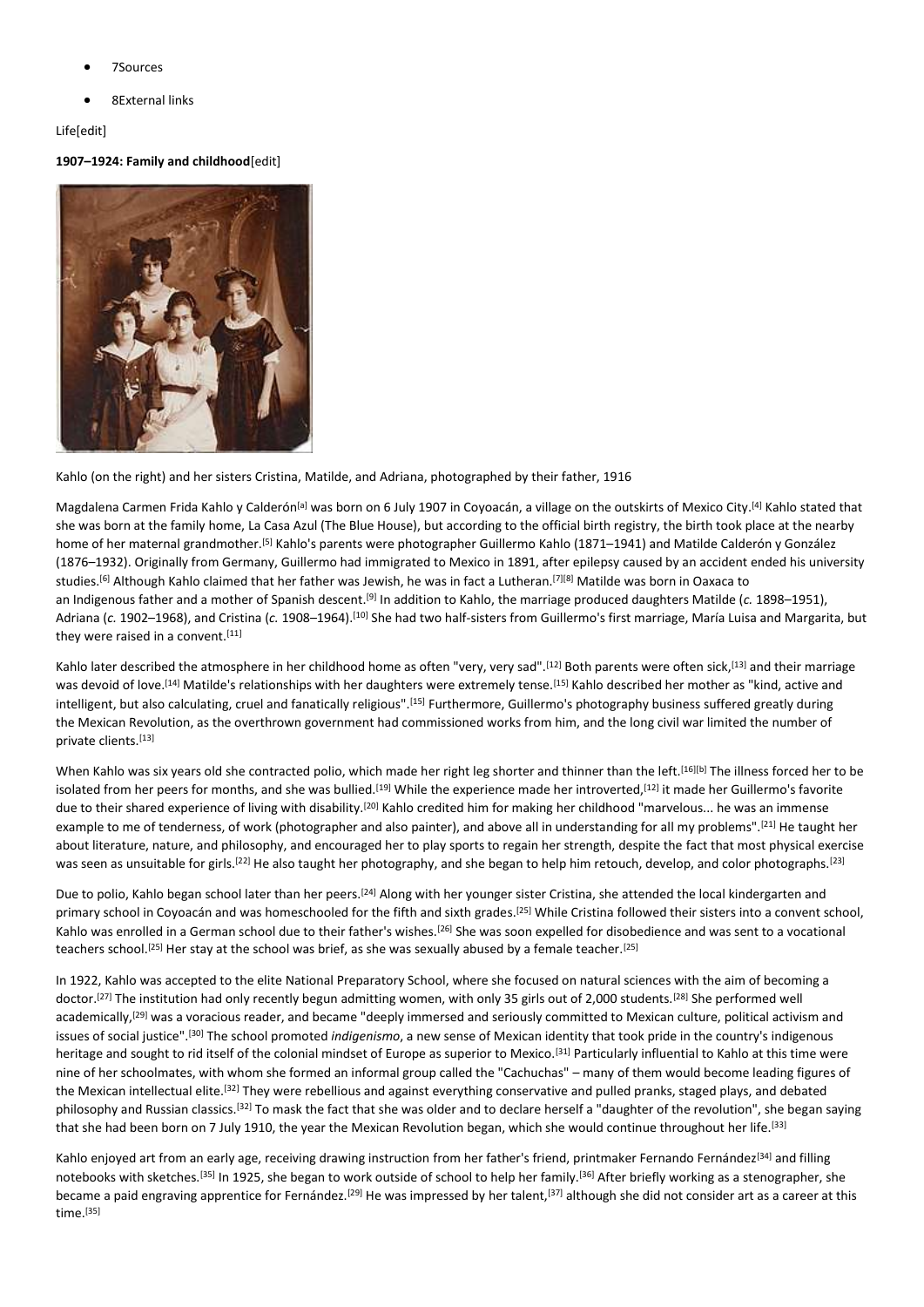

Kahlo photographed by her father in 1926

On 17 September 1925, Kahlo and her boyfriend – a fellow Cachucha, Alejandro Gómez Arias – were on their way home from school when the wooden bus they were riding collided with a streetcar. The accident killed several people and fractured Kahlo's ribs, both her legs and her collarbone. Kahlo suffered near-fatal injuries. An iron handrail impaled her through her pelvis, fracturing the pelvic bone.[38][c] She spent a month in the hospital and two months recovering at home<sup>[40]</sup> before being able to return to work.<sup>[41]</sup> As she continued to experience fatigue and back pain, her doctors ordered x-rays, which revealed that the accident had also displaced three vertebrae.<sup>[42]</sup> Her treatment included wearing a plaster corset which confined her to bed rest for part of the three months she spent unable to walk.<sup>[42]</sup>

The accident ended Kahlo's dreams of becoming a doctor and caused her pain and illness for the rest of her life; her friend Andrés Henestrosa stated that Kahlo "lived dying".[43] During her recovery, she started to consider a career as a medical illustrator, which would combine her interests in science and art, and began to paint. She had a specially-made easel that enabled her to paint in bed, and a mirror was placed above it so she could see herself.<sup>[44]</sup> Painting became a way for Kahlo to explore questions of identity and existence,<sup>[45]</sup> and she later stated that the accident and the isolating recovery period made her desire "to begin again, painting things just as [she] saw them with [her] own eyes and nothing more."[46]

Most of the paintings Kahlo made during this time were portraits of herself, her sisters, and school friends.[47] Her early paintings and correspondence show that she drew inspiration especially from European artists, in particular Renaissance masters such as Sandro Botticelli and Bronzino<sup>[48]</sup> and from *avant-garde* movements such as Neue Sachlichkeit and Cubism.<sup>[49]</sup>

Kahlo's bed rest was over by late 1927, and she began socializing with her old school friends, who were now at university and involved in student politics. She joined the Mexican Communist Party (PCM) and was introduced to a circle of political activists and artists, including the exiled Cuban communist Julio Antonio Mella and the Italian-American photographer Tina Modotti.<sup>[50]</sup>

At one of Modotti's parties in June 1928, Kahlo was introduced to Diego Rivera, one of Mexico's most successful artists and a notable figure in PCM.<sup>[51]</sup> They had met briefly in 1922 when he was painting a mural at her school.<sup>[52]</sup> Shortly after their introduction in 1928, Kahlo asked him to judge whether her paintings showed enough talent for her to pursue a career as an artist.<sup>[53]</sup> Rivera recalled being impressed by her works, stating that they showed, "an unusual energy of expression, precise delineation of character, and true severity ... They had a fundamental plastic honesty, and an artistic personality of their own ... It was obvious to me that this girl was an authentic artist".[54]



Kahlo with husband Diego Rivera in 1932

Kahlo soon began a relationship with Rivera, despite his being 20 years older than Kahlo, having had two common-law wives, and being a selfconfessed womanizer.[55] He was considered attractive by women as he at least outwardly refrained from the *macho* act – according to which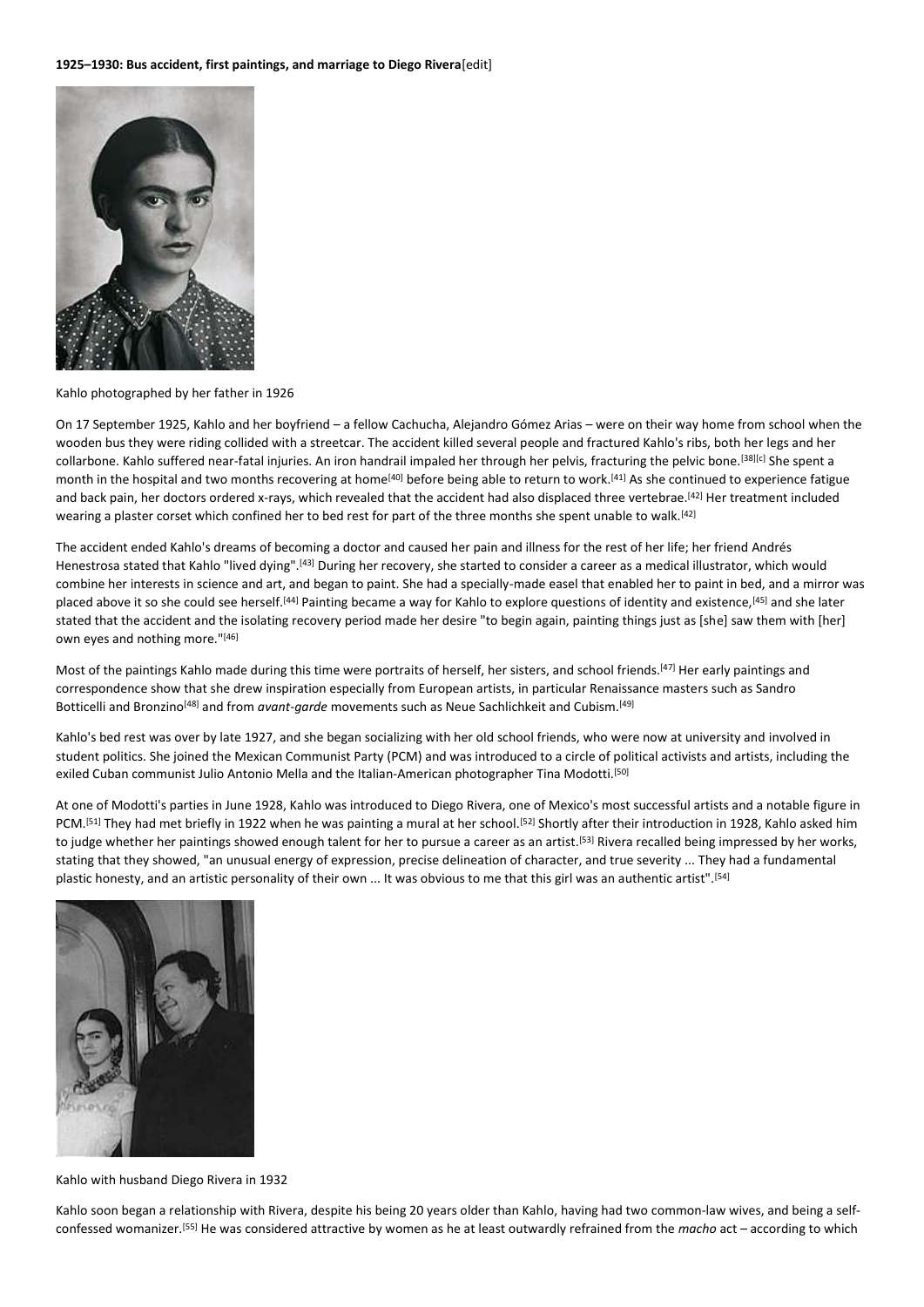women were inferior to and "owned" by men – that was a central part of Mexican masculinity.<sup>[56]</sup> Kahlo and Rivera were married in a civil ceremony at the town hall of Coyoacán on 21 August 1929.[57] Her mother opposed the marriage, and both parents referred to it as a "marriage between an elephant and a dove", referring to the couple's differences in size: Rivera was tall and overweight while Kahlo was petite and fragile.<sup>[58]</sup> Regardless, her father approved of Rivera, who was wealthy and therefore able to support Kahlo, who could not work and had to receive expensive medical treatment.<sup>[59]</sup> The wedding was reported by the Mexican and international press,<sup>[60]</sup> and the marriage would be subject to constant media attention in Mexico in the coming years, with articles referring to the couple as simply "Diego and Frida".<sup>[61]</sup>

Soon after the marriage, in late 1929, Kahlo and Rivera moved to Cuernavaca in the rural state of Morelos, where he was commissioned by American ambassador Dwight W. Morrow to paint murals for the Palace of Cortés.<sup>[62]</sup> Around the same time, she resigned her membership of the PCM in support of Rivera, who had been expelled shortly before the marriage for his support of the leftist opposition movement within the Third International.<sup>[63]</sup>

During the civil war, Morelos had seen some of the heaviest fighting, and living in the Spanish-style Cuernavaca sharpened Kahlo's sense of a Mexican identity and history.[64] She changed her artistic style and increasingly drew inspiration from Mexican folk art.[65] Art historian Andrea Kettenmann states that she may have been influenced by Adolfo Best Maugard's treatise on the subject, as she incorporated many of the characteristics that he outlined – for example, the lack of perspective and the combining of elements from pre-Columbian and colonial periods of Mexican art.<sup>[66]</sup> Similar to many other Mexican women artists and intellectuals at the time,<sup>[67]</sup> Kahlo began wearing traditional indigenous Mexican peasant clothing to emphasize her *mestiza* ancestry: long and colorful skirts, *huipils* and *rebozos*, elaborate headdresses and masses of jewelry.<sup>[68]</sup> She especially favored the dress of women from the allegedly matriarchal society of the Isthmus of Tehuantepec, who had come to represent "an authentic and indigenous Mexican cultural heritage" in post-revolutionary Mexico.<sup>[69]</sup> The Tehuana outfit allowed Kahlo to express her feminist and anti-colonialist ideals,<sup>[70]</sup> covered the signs of polio and surgery on her body, and appealed to Rivera, who believed that "Mexican women who do not wear [Mexican clothing] ... are mentally and emotionally dependent on a foreign class to which they wish to belong".[71][d]Her identification with *La Raza*, the people of Mexico, and her profound interest in its culture remained important facets of her art throughout the rest of her life.<sup>[74]</sup>

# **1931–1933: Travels in the United States**[edit]



Frida photographed in 1932 by her father, Guillermo

After Rivera had completed the commission in Cuernavaca in late 1930, he and Kahlo moved to San Francisco, where he painted murals for the Luncheon Club of the San Francisco Stock Exchange and the California School of Fine Arts.<sup>[75]</sup> The couple was "feted, lionized, [and] spoiled" by influential collectors and clients during their stay in the city.<sup>[76]</sup> Kahlo was introduced to American artists such as Edward Weston, Ralph Stackpole, Timothy Pflueger, and Nickolas Muray.<sup>[76]</sup> Her long love affair with Muray most likely began around this time.<sup>[77]</sup>

The six months spent in San Francisco were a productive period for Kahlo,[78] who further developed the folk art style she had adopted in Cuernavaca.[79] In addition to painting portraits of several new acquaintances,[80] she made *Frieda and Diego Rivera* (1931), a double portrait based on their wedding photograph,[81] and *The Portrait of Luther Burbank* (1931), which depicted the eponymous horticulturist as a hybrid between a human and a plant.<sup>[82]</sup>Although she still publicly presented herself as simply Rivera's spouse rather than as an artist,<sup>[83]</sup> she participated for the first time in an exhibition, when *Frieda and Diego Rivera* was included in the Sixth Annual Exhibition of the San Francisco Society of Women Artists in the Palace of the Legion of Honor.<sup>[84][85]</sup>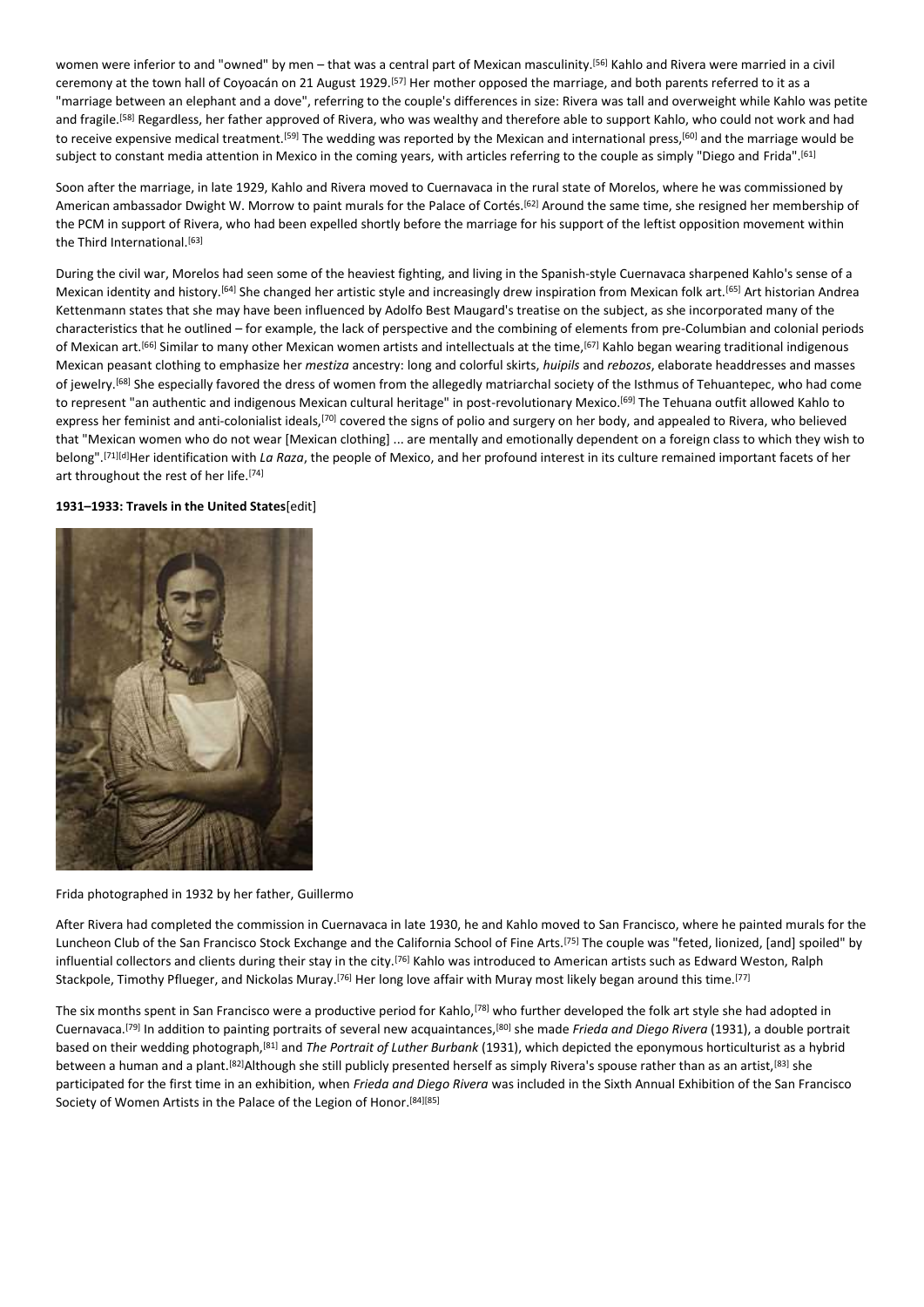

Rivera, Kahlo and Anson Goodyear

Kahlo and Rivera returned to Mexico for the summer of 1931, and in the fall, traveled to New York City for the opening of Rivera's retrospective at the Museum of Modern Art (MoMA). In April 1932, they headed to Detroit, where he had been commissioned by the Ford Motor Company to paint murals for the Detroit Institute of Arts.<sup>[86]</sup> By this time, Kahlo had become bolder in her interactions with the press, impressing journalists with her fluency in English and stating on her arrival to the city that she was the greater artist of the two of them.[87]

The year spent in Detroit was a difficult time for Kahlo. Although she had enjoyed visiting San Francisco and New York City, she disliked aspects of American society, which she regarded as colonialist, as well as most Americans, whom she found "boring".[88] She disliked having to socialize with capitalists such as Henry and Edsel Ford, and was angered that many of the hotels in Detroit refused to accept Jewish guests.<sup>[89]</sup> In a letter to a friend, she wrote that "although I am very interested in all the industrial and mechanical development of the United States", she felt "a bit of a rage against all the rich guys here, since I have seen thousands of people in the most terrible misery without anything to eat and with no place to sleep, that is what has most impressed me here, it is terrifying to see the rich having parties day and night whiles thousands and thousands of people are dying of hunger."[90] Kahlo's time in Detroit was also complicated by a pregnancy. Her doctor agreed to perform an abortion, but the medication used was ineffective.<sup>[91]</sup> Kahlo was deeply ambivalent about having a child and had already undergone an abortion earlier in the marriage.<sup>[91]</sup> Following the failed abortion, she reluctantly agreed to continue with the pregnancy, but miscarried in July, which caused a serious hemorrhage that required her being hospitalized for two weeks.<sup>[92]</sup> Less than three months later, her mother died from complications of surgery in Mexico.<sup>[93]</sup>



Despite her dislike of Detroit and her medical problems, Kahlo's time in the city was beneficial for her artistic expression. She experimented with different techniques, such as etching and frescos,<sup>[94]</sup> and her paintings began to show a stronger narrative style.<sup>[95]</sup> She also began placing emphasis on the themes of "terror, suffering, wounds, and pain".<sup>[94]</sup> Despite the popularity of the mural in Mexican art at the time, she adopted a diametrically opposed medium, votive images or *retablos*, religious paintings made on small metal sheets by amateur artists to thank saints for their blessings during a calamity.[96] Amongst the works she made in the *retablo* manner in Detroit are *Henry Ford Hospital* (1932), *My Birth* (1932), and *Self-Portrait on the Border of Mexico and the United States* (1932).[94] While none of Kahlo's works were featured in exhibitions in Detroit, she gave an interview to the *Detroit News* on her art; the article was condescendingly titled "Wife of the Master Mural Painter Gleefully Dabbles in Works of Art".[97]

Kahlo and Rivera returned to New York in March 1933, as he had been commissioned to paint a mural for the Rockefeller Center.<sup>[98]</sup> During this time, she only worked on one painting, *My Dress Hangs There* (1934).[98] She also gave further interviews to the American press.[98] In May, Rivera was fired from the Rockefeller Center project amid an international scandal, as he had included Vladimir Lenin in the mural and refused to change it.<sup>[99]</sup> He was instead hired to paint a mural for the New Workers School.<sup>[98]</sup> Although Rivera wished to continue their stay in the United States, Kahlo was homesick, and they returned to Mexico soon after the mural's unveiling in December 1933.[100]

# **1934–1939: San Ángel and international recognition**[edit]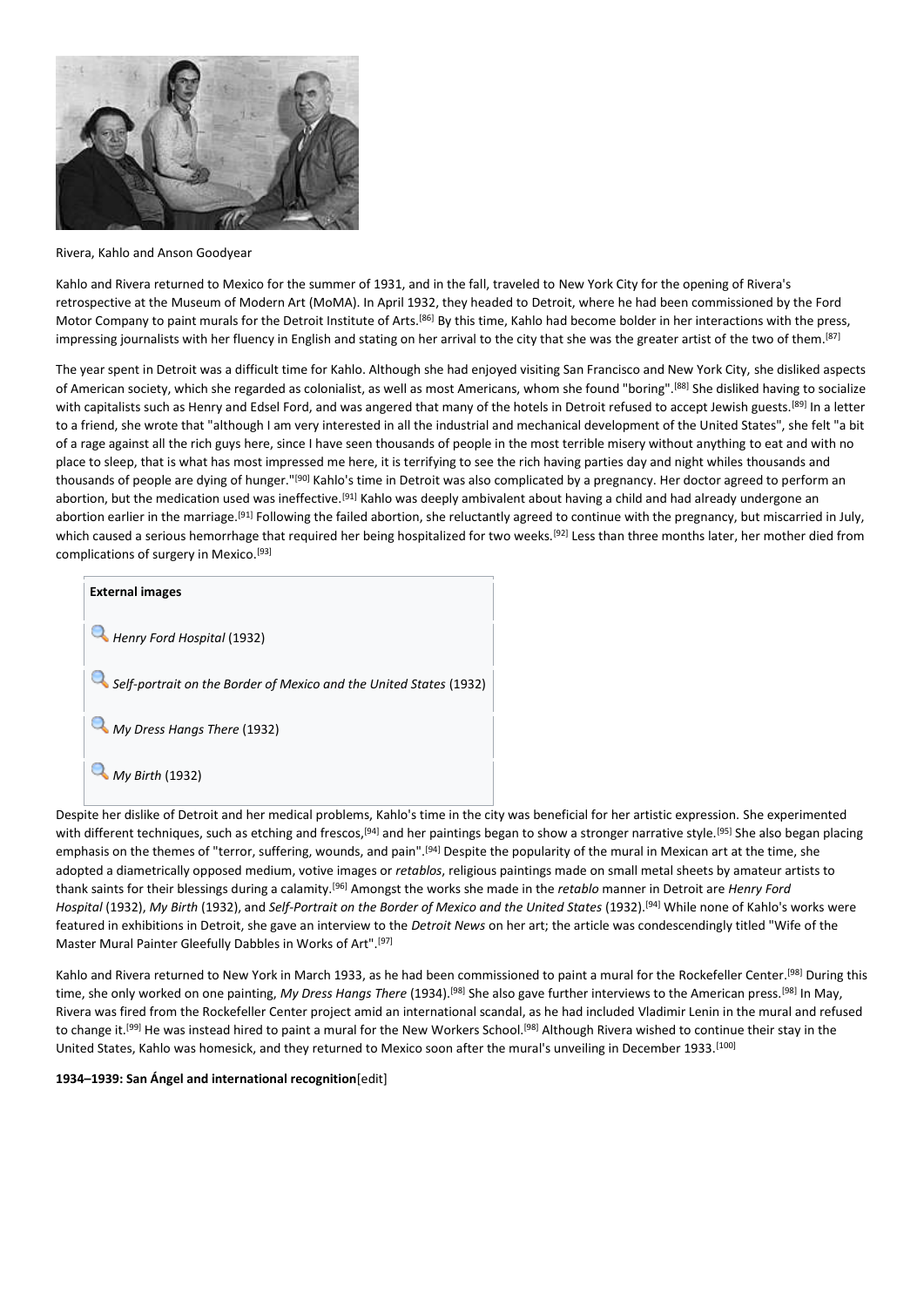

Kahlo and Rivera's houses in San Ángel; they lived there from 1934 to until their divorce in 1939, after which it became his studio

Back in Mexico City, Kahlo and Rivera moved into a new house in the wealthy neighborhood of San Ángel.<sup>[101]</sup> Commissioned from Le Corbusier's student Juan O'Gorman, it consisted of two sections joined together by a bridge; Kahlo's was painted blue and Rivera's pink and white.<sup>[102]</sup> The bohemian residence became an important meeting place for artists and political activists from Mexico and abroad.<sup>[103]</sup>

Kahlo made no new paintings in 1934 and only two in the following year.[104] She was again experiencing health problems – undergoing an appendectomy, two abortions, and the amputation of gangrenous toes<sup>[105][18]</sup> – and her marriage to Rivera had become strained. He was not happy to be back in Mexico and blamed Kahlo for their return.<sup>[106]</sup> While he had been unfaithful to her before, he now embarked on an affair with her younger sister Cristina, which deeply hurt Kahlo's feelings.<sup>[107]</sup> After discovering it in early 1935, she moved to an apartment in central Mexico City and considered divorcing him.[108] She also had an affair of her own with American artist Isamu Noguchi. [109]

Kahlo reconciled with Rivera and Cristina later in 1935 and moved back to San Ángel.<sup>[110]</sup> She became a loving aunt to Cristina's children, Isolda and Antonio.<sup>[111]</sup> Despite the reconciliation, both Rivera and Kahlo continued their infidelities.<sup>[112]</sup> She also resumed her political activities in 1936, joining the Fourth International and becoming a founding member of a solidarity committee to provide aid to the Republicans in the Spanish Civil War.<sup>[113]</sup> She and Rivera successfully petitioned the Mexican government to grant asylum to former Soviet leader Leon Trotsky and offered La Casa Azul for him and his wife Natalia Sedova as a residence.[114] The couple lived there from January 1937 until April 1939, with Kahlo and Trotsky not only becoming good friends but also having a brief affair.<sup>[115]</sup>



1937 and 1938 were extremely productive years for Kahlo, and she painted more "than she had done in all her eight previous years of marriage", creating such works as *My Nurse and I* (1937), *Memory, the Heart* (1937), *Four Inhabitants of Mexico* (1938), and *What the Water Gave Me* (1938).[116] Although she was still unsure about her work, the National Autonomous University of Mexico exhibited some of her paintings in early 1938.[117]She made her first significant sale in the summer of 1938 when film star and art collector Edward G. Robinson purchased four paintings at \$200 each.[117] Even greater recognition followed when French Surrealist André Breton visited Rivera in April 1938. He was impressed by Kahlo, immediately claiming her as a surrealist and describing her work as "a ribbon around a bomb".[118] He not only promised to arrange for her paintings to be exhibited in Paris but also wrote to his friend and art dealer, Julien Levy, who invited her to hold her first solo exhibition at his gallery on the East 57th Street in Manhattan.[119]



1937 photograph by Toni Frissell, from a fashion shoot for *Vogue*

In October, Kahlo traveled alone to New York, where her colorful Mexican dress "caused a sensation" and made her seen as "the height of exotica".<sup>[118]</sup> The exhibition opening in November was attended by famous figures such as Georgia O'Keeffe and Clare Boothe Luce and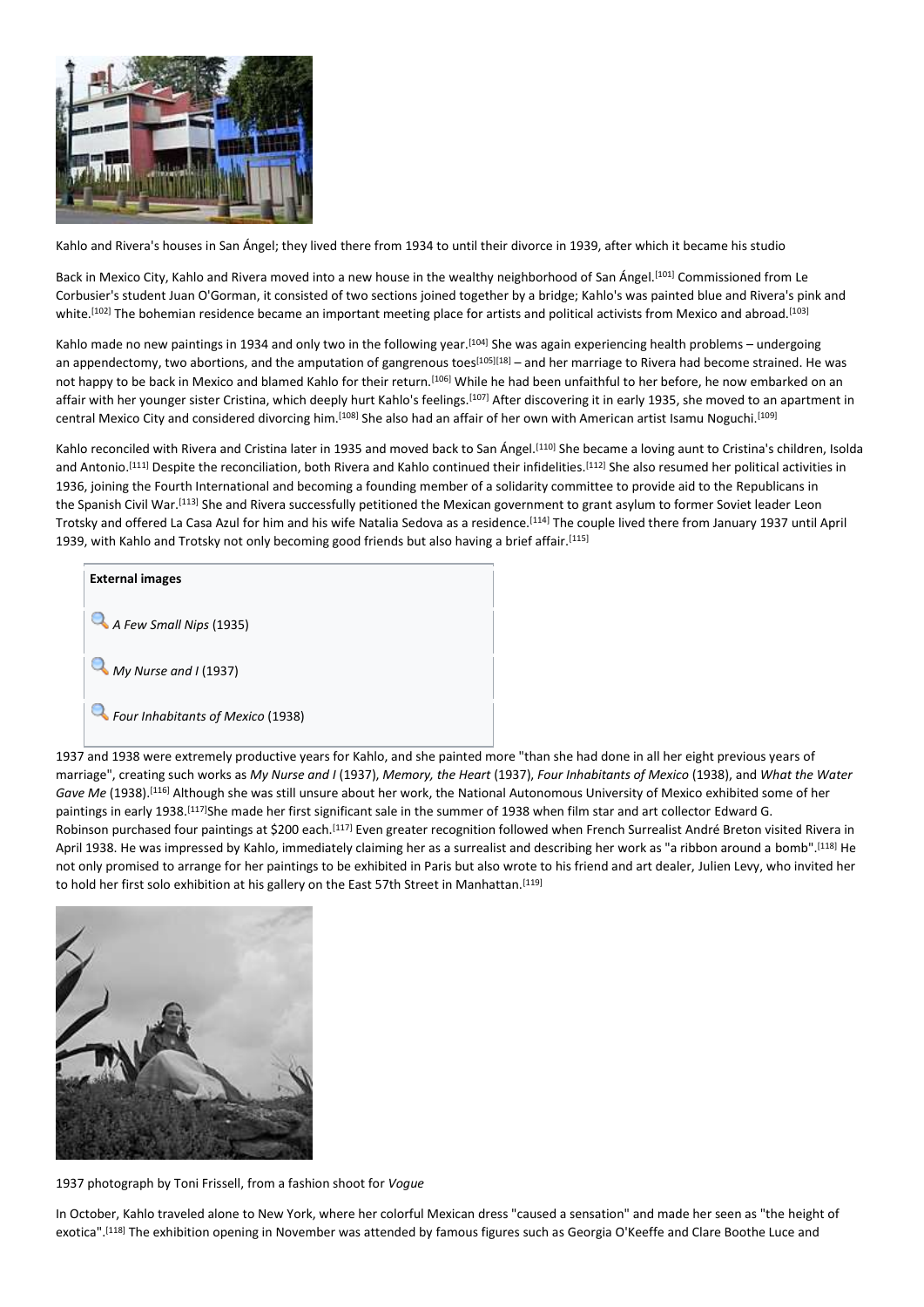received much positive attention in the press, although many critics adopted a condescending tone in their reviews.[120] For example, *Time* wrote that "Little Frida's pictures ... had the daintiness of miniatures, the vivid reds, and yellows of Mexican tradition and the playfully bloody fancy of an unsentimental child".[121] Despite the Great Depression, Kahlo sold half of the twenty-five paintings presented in the exhibition.[122] She also received commissions from A. Conger Goodyear, then the president of the MoMA, and Clare Boothe Luce, for whom she painted a portrait of Luce's friend, socialite Dorothy Hale, who had committed suicide by jumping from her apartment building.<sup>[123]</sup> During the three months she spent in New York, Kahlo painted very little, instead focusing on enjoying the city to the extent that her fragile health allowed.<sup>[124]</sup> She also had several affairs, continuing the one with Nickolas Muray and engaging in ones with Levy and Edgar Kaufmann, Jr.[125]

In January 1939, Kahlo sailed to Paris to follow up on André Breton's invitation to stage an exhibition of her work.[126] When she arrived, she found that he had not cleared her paintings from the customs and no longer even owned a gallery.[127] With the aid of Marcel Duchamp, she was able to arrange for an exhibition at the Renou et Colle Gallery.<sup>[127]</sup> Further problems arose when the gallery refused to show all but two of Kahlo's paintings, considering them too shocking for audiences,<sup>[128]</sup> and Breton insisted that they be shown alongside photographs by Manuel Alvarez Bravo, pre-Columbian sculptures, eighteenth- and nineteenth-century Mexican portraits, and what she considered "junk": sugar skulls, toys, and other items he had bought from Mexican markets.<sup>[129]</sup>

The exhibition opened in March, but received much less attention than she had received in the United States, partly due to the looming Second World War, and made a loss financially, which led Kahlo to cancel a planned exhibition in London.<sup>[130]</sup> Regardless, the Louvre purchased *The Frame*, making her the first Mexican artist to be featured in their collection.[131] She was also warmly received by other Parisian artists, such as Pablo Picasso and Joan Miró,<sup>[129]</sup> as well as the fashion world, with designer Elsa Schiaparelli designing a dress inspired by her and *Vogue Paris* featuring her on its pages.[130] However, her overall opinion of Paris and the Surrealists remained negative; in a letter to Muray, she called them "this bunch of coocoo lunatics and very stupid surrealists"<sup>[129]</sup> who "are so crazy 'intellectual' and rotten that I can't even stand them anymore."[132]

Kahlo sailed back to New York soon after the opening of the exhibition.<sup>[133]</sup> She was eager to be reunited with Muray, but he decided to end their affair, as he had met another woman whom he was planning to marry.<sup>[134]</sup> Kahlo traveled back to Mexico City, where Rivera requested a divorce from her. The exact reasons for his decision are unknown, but he stated publicly that it was merely a "matter of legal convenience in the style of modern times ... there are no sentimental, artistic, or economic reasons."[135] According to their friends, the divorce was mainly caused by their mutual infidelities.<sup>[136]</sup> Kahlo and Rivera were granted a divorce in November 1939 but remained friendly; she continued to manage his finances and correspondence.[137]

# **1940–1949: La Casa Azul, success in Mexico, and declining health**[edit]



# La Casa Azul, Kahlo's childhood home and residence from 1939 until her death in 1954



#### The garden at La Casa Azul

Following her separation from Rivera, Kahlo moved back to La Casa Azul and, determined to earn her own living, began another productive period as an artist, inspired by her experiences abroad.<sup>[138]</sup> Encouraged by the recognition she was gaining, she moved from using the small and more intimate tin sheets she had used since 1932 to large canvases, as they were easier to exhibit.<sup>[139]</sup> She also adopted a more sophisticated technique, limited the graphic details, and began to produce more quarter-length portraits, which were easier to sell.<sup>[140]</sup> She painted several of her most famous pieces during this period, such as *The Two Fridas* (1939), *Self-portrait with Cropped Hair* (1940), *The Wounded Table* (1940), and *Self-Portrait with Thorn Necklace and Hummingbird* (1940). Three exhibitions featured her works in 1940: the fourth International Surrealist Exhibition in Mexico City, the Golden Gate International Exposition in San Francisco, and *Twenty Centuries of Mexican Art* in MoMA in New York.<sup>[141][142]</sup>

On 21 August 1940, Trotsky was assassinated in Coyoacán, where he had continued to live after leaving La Casa Azul.<sup>[143]</sup> Kahlo was briefly suspected of being involved, as she knew the murderer, and was arrested and held for two days with her sister Cristina.<sup>[144]</sup> The following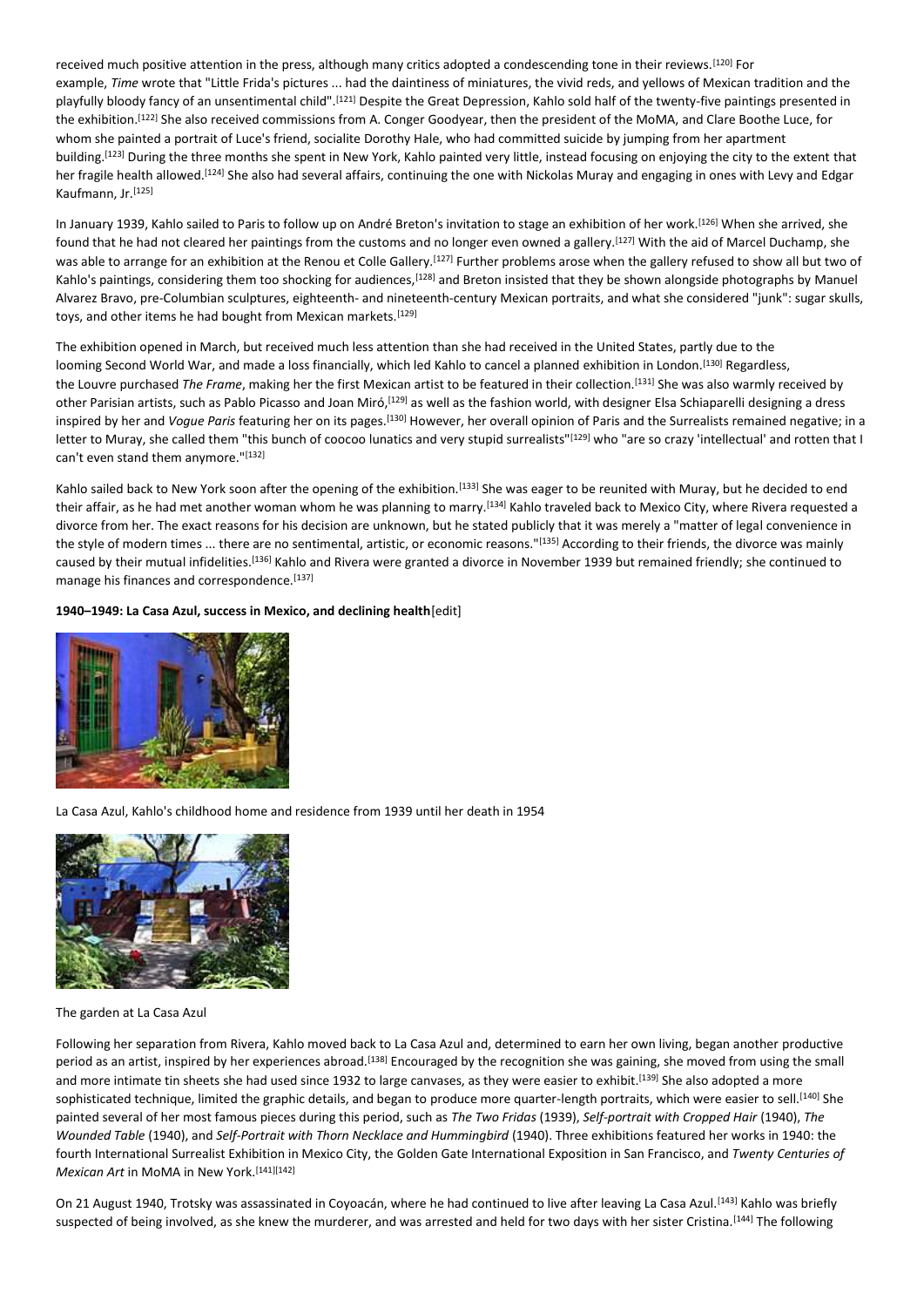month, Kahlo traveled to San Francisco for medical treatment for back pain and a fungal infection on her hand.<sup>[145]</sup> Her continuously fragile health had increasingly declined since her divorce and was exacerbated by her heavy consumption of alcohol.<sup>[146]</sup>

Rivera was also in San Francisco after he fled Mexico City following Trotsky's murder and accepted a commission.[147] Although Kahlo had a relationship with art dealer Heinz Berggruen during her visit to San Francisco,<sup>[148]</sup> she and Rivera reconciled.<sup>[149]</sup> They remarried in a simple civil ceremony on 8 December 1940.<sup>[150]</sup> Kahlo and Rivera returned to Mexico soon after their wedding. The union was less turbulent than before for its first five years.<sup>[151]</sup> Both were more independent.<sup>[152]</sup> and while La Casa Azul was their primary residence. Rivera retained the San Ángel house for use as his studio and second apartment.<sup>[153]</sup> Nevertheless, both continued having extramarital affairs.<sup>[152]</sup>

Despite the medical treatment she had received in San Francisco, Kahlo's health problems continued throughout the 1940s. Due to her spinal problems, she wore twenty-eight separate supportive corsets, varying from steel and leather to plaster, between 1940 and 1954.<sup>[154]</sup> She experienced pain in her legs, the infection on her hand had become chronic, and she was also treated for syphilis.<sup>[155]</sup> The death of her father in April 1941 plunged her into a depression.<sup>[151]</sup> Her ill health made her increasingly confined to La Casa Azul, which became the center of her world. She enjoyed taking care of the house and its garden, and was kept company by friends, servants, and various pets, including spider monkeys, Xoloitzcuintlis, and parrots.[156]

In the United States, Kahlo's paintings continued to raise interest. In 1941, her works were featured at the Institute of Contemporary Art in Boston, and in the following year she participated in two high-profile exhibitions in New York, the *Twentieth-Century Portraits* exhibition at the MoMA and the Surrealists' *First Papers of Surrealism* exhibition.[157] In 1943, she was included in the *Mexican Art Today* exhibition at the Philadelphia Museum of Art and *Women Artists* at Peggy Guggenheim's The Art of This Century gallery in New York.[158]

Kahlo gained more appreciation for her art in Mexico as well. She became a founding member of the Seminario de Cultura Mexicana, a group of twenty-five artists commissioned by the Ministry of Public Education in 1942 to spread public knowledge of Mexican culture.<sup>[159]</sup> As a member, she took part in planning exhibitions and attended a conference on art.[160] In Mexico City, her paintings were featured in two exhibitions on Mexican art that were staged at the English-language Benjamin Franklin Library in 1943 and 1944. She was invited to participate in "Salon de la Flor", an exhibition presented at the annual flower exposition.<sup>[161]</sup> An article by Rivera on Kahlo's art was also published in the journal published by the Seminario de Cultura Mexicana.<sup>[162]</sup>



Kahlo accepted a teaching position at the recently reformed, nationalistic Escuela Nacional de Pintura, Escultura y Grabado "La Esmeralda" in 1943. [163] She encouraged her students to treat her in an informal and non-hierarchical way and taught them to appreciate Mexican popular culture and folk art and to derive their subjects from the street.[164] When her health problems made it difficult for her to commute to the school in Mexico City, she began to hold her lessons at La Casa Azul.[165] Four of her students – Fanny Rabel, Arturo García Bustos, Guillermo Monroy, and Arturo Estrada – became devotees, and were referred to as "Los Fridos" for their enthusiasm.[166] Kahlo secured three mural commissions for herself and her students.[167] In 1944, they painted La Rosita, a *pulqueria* in Coyoacán. In 1945, the government commissioned them to paint murals for a Coyoacán launderette as part of a national scheme to help poor women who made their living as laundresses. The same year, the group created murals for Posada del Sol, a hotel in Mexico City. However, it was destroyed soon after completion as the owner did not like it.



Kahlo (centre), Nayantara Sahgaland Rita Dar at Caza Azul in 1947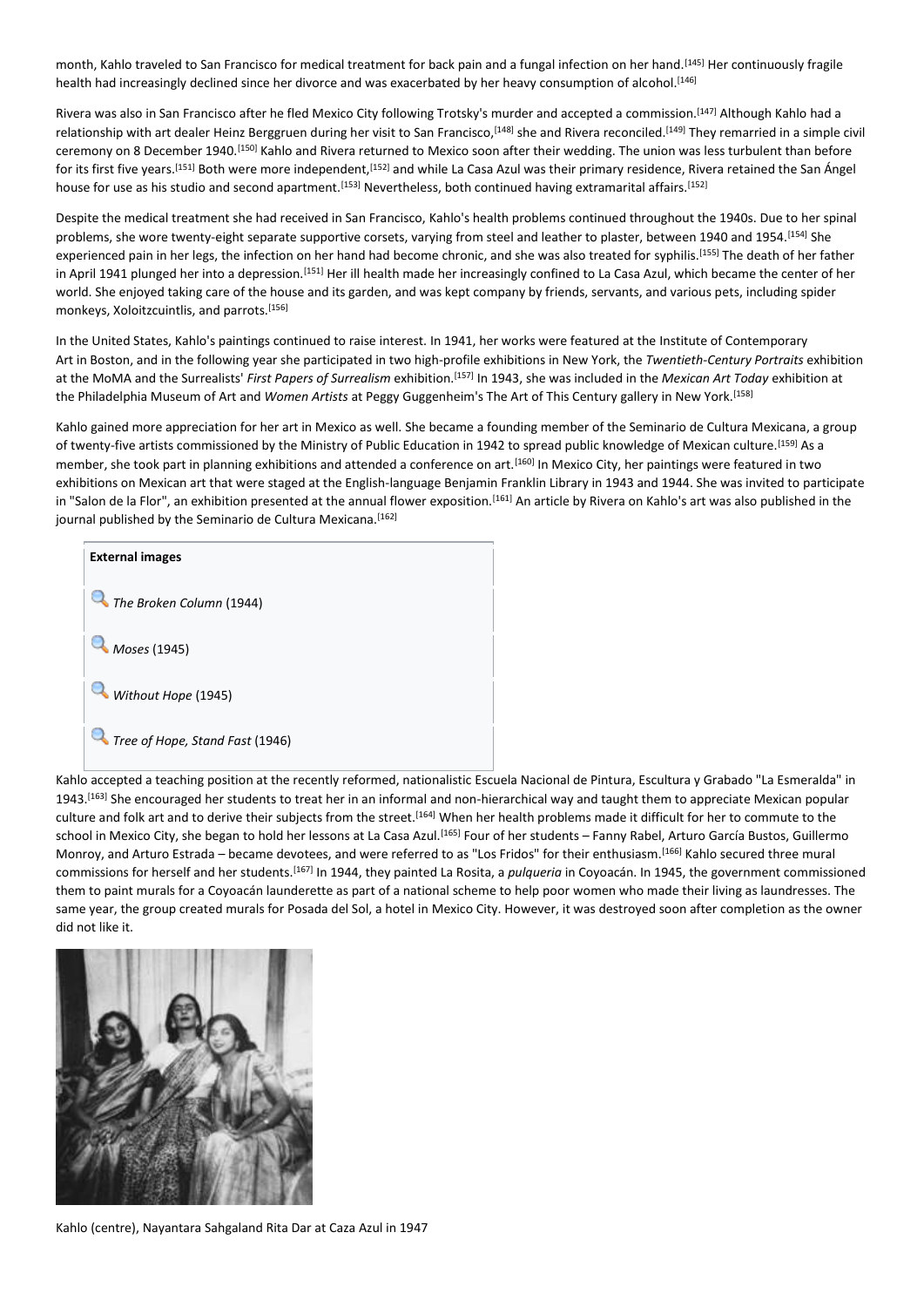Kahlo struggled to make a living from her art until the mid to late 1940s, as she refused to adapt her style to suit her clients' wishes.<sup>[168]</sup> She received two commissions from the Mexican government in the early 1940s. She did not complete the first one, possibly due to her dislike of the subject, and the second commission was rejected by the commissioning body.[168] Nevertheless, she had regular private clients, such as engineer Eduardo Morillo Safa, who ordered more than thirty portraits of family members over the decade.<sup>[168]</sup> Her financial situation improved when she received a 5000-peso national prize for her painting *Moses*(1945) in 1946 and when *The Two Fridas* was purchased by the Museo de Arte Moderno in 1947.[169] According to art historian Andrea Kettenmann, by the mid-1940s, her paintings were "featured in the majority of group exhibitions in Mexico." Further, Martha Zamora wrote that she could "sell whatever she was currently painting; sometimes incomplete pictures were purchased right off the easel."[170]

While Kahlo was gaining recognition in her home country, her health continued to decline. By the mid-1940s, her back had worsened to the point that she could no longer sit or stand continuously.[171] In June 1945, she traveled to New York for an operation which fused a bone graft and a steel support to her spine to straighten it.<sup>[172]</sup> The difficult operation was a failure.<sup>[173]</sup> According to Herrera, Kahlo also sabotaged her recovery by not resting as required and by once physically re-opening her wounds in a fit of anger.[173] Her paintings from this period, such as *Broken Column* (1944), *Without Hope* (1945), *Tree of Hope, Stand Fast* (1946), and *The Wounded Deer* (1946), reflect her declining health.[173]

## **1950–1954: Last years and death**[edit]



Kahlo's wheelchair and adjustable easel in La Casa Azul, with one of her still lifes from her final years

In 1950, Kahlo spent most of the year in Hospital ABC in Mexico City, where she underwent a new bone graft surgery on her spine.<sup>[174]</sup> It caused a difficult infection and necessitated several follow-up surgeries.[175] After being discharged, she was mostly confined to La Casa Azul, using a wheelchair and crutches to be ambulatory.<sup>[175]</sup>

During these final years of her life, Kahlo dedicated her time to political causes to the extent that her health allowed. She had rejoined the Mexican Communist Party in 1948<sup>[176]</sup> and campaigned for peace by, for example, collecting signatures for the Stockholm Appeal.<sup>[177]</sup> She painted mostly still lifes, portraying fruit and flowers with political symbols such as flags or doves.<sup>[178]</sup> She was concerned about being able to portray her political convictions, stating that "until now I have managed simply an honest expression of my own self ... I must struggle with all my strength to ensure that the little positive my health allows me to do also benefits the Revolution, the only real reason to live."[176] She also altered her painting style: her brushstrokes, previously delicate and careful, were now hastier, her use of color more brash, and the overall style more intense and feverish.[179]

Photographer Lola Alvarez Bravo understood that Kahlo did not have much longer to live and thus staged her first solo exhibition in Mexico at the Galería Arte Contemporaneo in April 1953.[180] Though Kahlo was initially not due to attend the opening, as her doctors had put her on bed rest, she ordered her four-poster bed to be moved from her home to the gallery. To the surprise of the guests, she arrived in an ambulance and was carried on a stretcher to the bed, where she stayed for the duration of the party.<sup>[180]</sup> The exhibition was not only a notable cultural event in Mexico but also received attention in mainstream press around the world.<sup>[181]</sup> The same year, the Tate's exhibition on Mexican art in London featured five of her paintings.<sup>[182]</sup>

Kahlo's right leg was amputated at the knee due to gangrene in August 1953.<sup>[183]</sup> She became severely depressed and anxious, and her dependency on painkillers escalated.<sup>[183]</sup> When Rivera began yet another affair, she attempted suicide by overdose.<sup>[183]</sup> She wrote in her diary in February 1954 that "they have given me centuries of torture and at moments I almost lost my reason. I keep on wanting to kill myself. Diego is what keeps me from it, through my vain idea that he would miss me. ... But never in my life have I suffered more. I will wait a while..."<sup>[184]</sup> She was again hospitalized in April and May.<sup>[185]</sup> That spring, she resumed painting after a one-year interval.<sup>[183]</sup> Her last paintings include the political *Marxism Will Give Health to the Sick* (c. 1954) and *Frida and Stalin* (c. 1954) and the still-life *Viva La Vida* (1954).[186]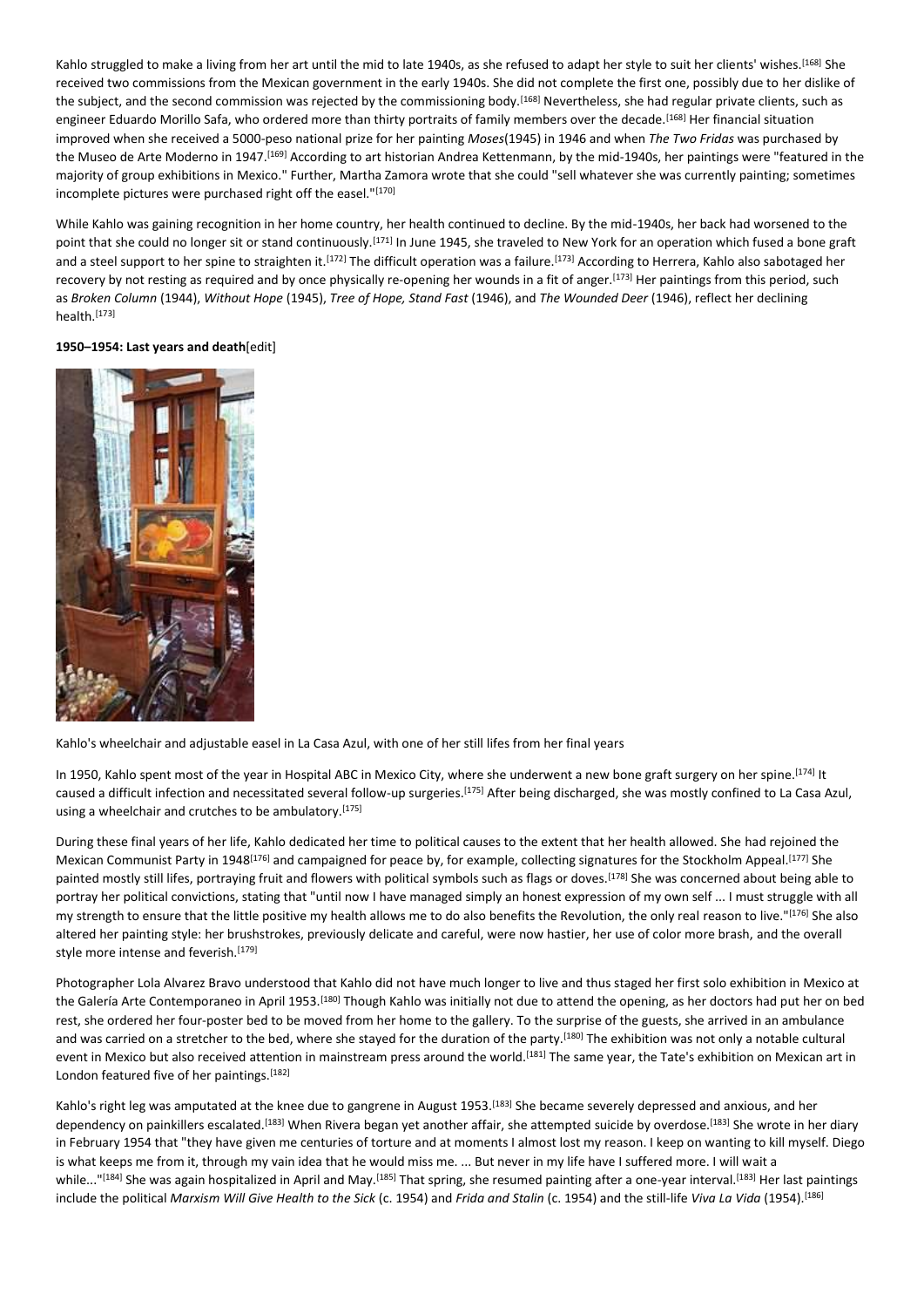

#### Kahlo's death mask on her bed in La Casa Azul

In her last days, Kahlo was mostly bedridden with bronchopneumonia, though she made a public appearance on 2 July 1954, participating with Rivera in a demonstration against the CIA invasion of Guatemala.<sup>[187]</sup> She seemed to anticipate her death, as she spoke about it to visitors and drew skeletons and angels in her diary.[188] The last drawing was a black angel, which biographer Hayden Herrera interprets as the Angel of Death.<sup>[188]</sup> It was accompanied by the last words she wrote, "I joyfully await the exit – and I hope never to return – Frida" ("Espero Alegre la Salida – y Espero no Volver jamás"). [188]

The demonstration worsened her illness, and on the night of 12 July 1954, Kahlo had a high fever and was in extreme pain.[188] At approximately 6 a.m. on 13 July 1954, her nurse found her dead in her bed.<sup>[189]</sup> Kahlo was 47 years old. The official cause of death was pulmonary embolism, although no autopsy was performed.<sup>[188]</sup> Herrera has argued that Kahlo, in fact, committed suicide.<sup>[190][188]</sup> The nurse, who counted Kahlo's painkillers to monitor her drug use, stated that Kahlo had taken an overdose the night she died. She had been prescribed a maximum dose of seven pills but had taken eleven.<sup>[191]</sup> She had also given Rivera a wedding anniversary present that evening, over a month in advance.[191]

On the evening of 13 July, Kahlo's body was taken to the Palacio de Bellas Artes, where it lay in a state under a Communist flag.<sup>[192]</sup> The following day, it was carried to the Panteón Civil de Dolores, where friends and family attended an informal funeral ceremony. Hundreds of admirers stood outside.<sup>[192]</sup> In accordance with her wishes, Kahlo was cremated.<sup>[192]</sup> Rivera, who stated that her death was "the most tragic day of my life", died three years later, in 1957.[192] Kahlo's ashes are displayed in a pre-Columbian urn at La Casa Azul, which opened as a museum in 1958.[192]

#### Style and influences[edit]

#### *See also: List of paintings by Frida Kahlo*

Estimates vary on how many paintings Kahlo made during her life, with figures ranging from fewer than 150<sup>[193]</sup> to around 200.<sup>[194][190]</sup> Her earliest paintings, which she made in the mid-1920s, show influence from Renaissance masters and European avant-garde artists such as Amedeo Modigliani.<sup>[195]</sup> Towards the end of the decade, Kahlo derived more inspiration from Mexican folk art,<sup>[196]</sup> drawn to its elements of "fantasy, naivety, and fascination with violence and death".<sup>[190]</sup> The style she developed mixed reality with surrealistic elements and often depicted pain and death.<sup>[197]</sup>

One of Kahlo's earliest champions was Surrealist artist André Breton, who claimed her as part of the movement as an artist who had supposedly developed her style "in *total ignorance* of the ideas that motivated the activities of my friends and myself".[198] This was echoed by Bertram D. Wolfe, who wrote that Kahlo's was a "sort of 'naïve' Surrealism, which she invented for herself".<sup>[199]</sup> Although Breton regarded her as mostly a feminine force within the Surrealist movement, Kahlo brought postcolonial questions and themes to the forefront of her brand of Surrealism.[200] Breton also described Kahlo's work as "wonderfully situated at the point of intersection between the political (philosophical) line and the artistic line."[201] While she subsequently participated in Surrealist exhibitions, she stated that she "detest[ed] Surrealism", which to her was "bourgeois art" and not "true art that the people hope from the artist".<sup>[202]</sup> Some art historians have disagreed whether her work should be classified as belonging to the movement at all. According to Andrea Kettenmann, Kahlo was a symbolist concerned more in portraying her inner experiences.<sup>[203]</sup> Emma Dexter has argued that, as Kahlo derived her mix of fantasy and reality mainly from Aztec mythology and Mexican culture instead of Surrealism, it is more appropriate to consider her paintings as having more in common with magical realism, also known as New Objectivity. It combined reality and fantasy and employed similar style to Kahlo's, such as flattened perspective, clearly outlined characters and bright colours.[204]

#### **Mexicanidad**[edit]

Similarly to many other contemporary Mexican artists, Kahlo was heavily influenced by *Mexicanidad*, a romantic nationalism that had developed in the aftermath of the revolution.[205][190] The *Mexicanidad* movement claimed to resist the "mindset of cultural inferiority" created by colonialism, and placed special importance on indigenous cultures.<sup>[206]</sup> Before the revolution, Mexican folk culture – a mixture of indigenous and European elements – was disparaged by the elite, who claimed to have purely European ancestry and regarded Europe as the definition of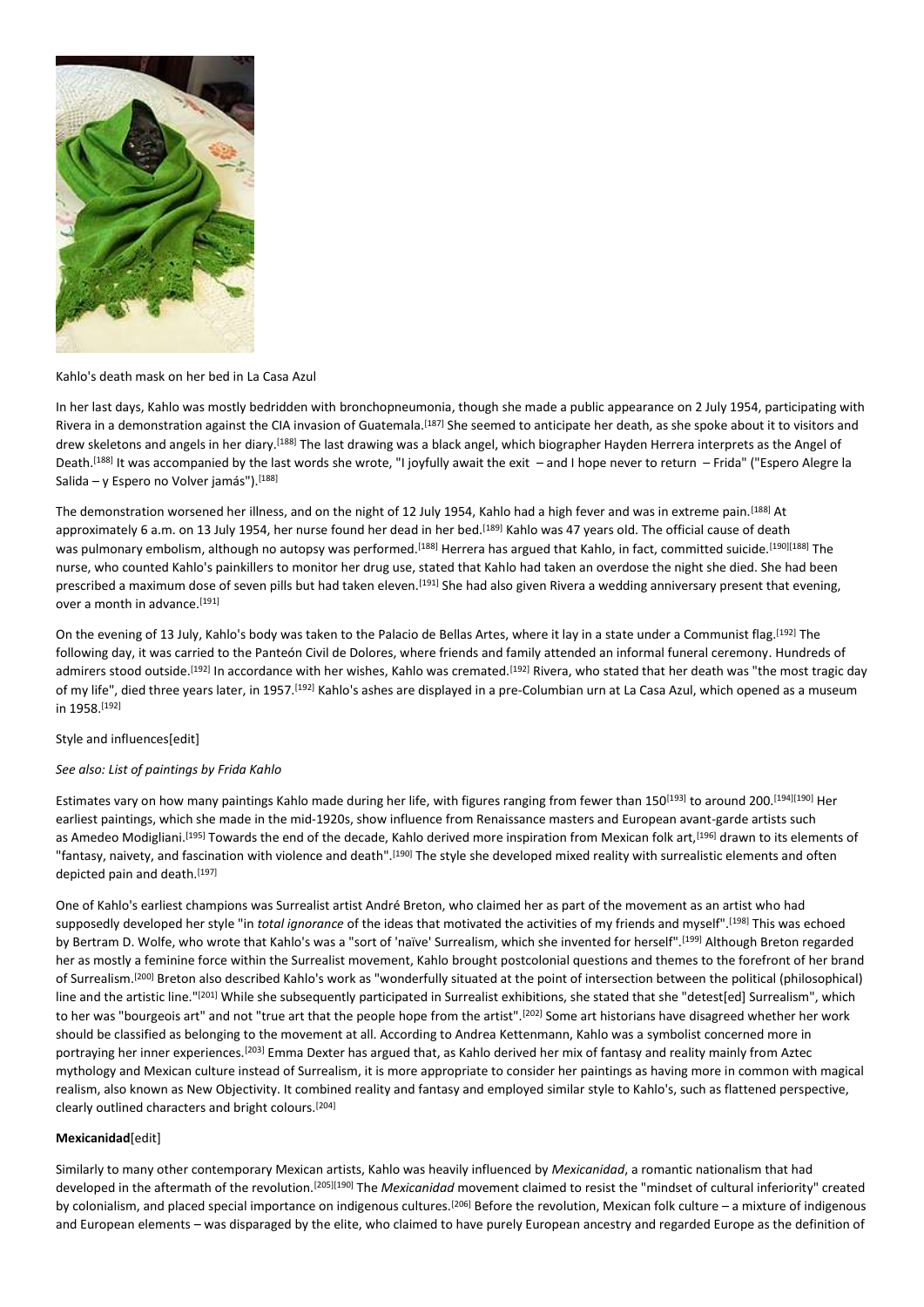civilization which Mexico should imitate.[207] Kahlo's artistic ambition was to paint for the Mexican people, and she stated that she wished "to be worthy, with my paintings, of the people to whom I belong and to the ideas which strengthen me".[202] To enforce this image, she preferred to conceal the education she had received in art from her father and Ferdinand Fernandez and at the preparatory school. Instead, she cultivated an image of herself as a "self-taught and naive artist".[208]

When Kahlo began her career as an artist in the 1920s, muralists dominated the Mexican art scene. They created large public pieces in the vein of Renaissance masters and Russian socialist realists: they usually depicted masses of people, and their political messages were easy to decipher.[209] Although she was close to muralists such as Rivera, José Clemente Orozco and David Alfaro Siquieros and shared their commitment to socialism and Mexican nationalism, the majority of Kahlo's paintings were self-portraits of relatively small size.[210][190] Particularly in the 1930s, her style was especially indebted to votive paintings or *retablos*, which were postcard-sized religious images made by amateur artists.<sup>[211]</sup> Their purpose was to thank saints for their protection during a calamity, and they normally depicted an event, such as an illness or an accident, from which its commissioner had been saved.<sup>[212]</sup> The focus was on the figures depicted, and they seldom featured a realistic perspective or detailed background, thus distilling the event to its essentials.<sup>[213]</sup> Kahlo had an extensive collection of approximately 2,000 *retablos*, which she displayed on the walls of La Casa Azul.[214] According to Laura Mulvey and Peter Wollen, the *retablo* format enabled Kahlo to "develop the limits of the purely iconic and allowed her to use narrative and allegory."[215]

Many of Kahlo's self-portraits mimic the classic bust-length portraits that were fashionable during the colonial era, but they subverted the format by depicting their subject as less attractive than in reality.<sup>[216]</sup> She concentrated more frequently on this format towards the end of the 1930s, thus reflecting changes in Mexican society. Increasingly disillusioned by the legacy of the revolution and struggling to cope with the effects of the Great Depression, Mexicans were abandoning the ethos of socialism for individualism.<sup>[217]</sup> This was reflected by the "personality cults", which developed around Mexican film stars such as Dolores del Rio.<sup>[217]</sup> According to Schaefer, Kahlo's "mask-like self-portraits echo the contemporaneous fascination with the cinematic close-up of feminine beauty, as well as the mystique of female otherness expressed in film noir."[217] By always repeating the same facial features, Kahlo drew from the depiction of goddesses and saints in indigenous and Catholic cultures.[218]

Out of specific Mexican folk artists, Kahlo was especially influenced by Hermenegildo Bustos, whose works portrayed Mexican culture and peasant life, and José Guadalupe Posada, who depicted accidents and crime in satiric manner.<sup>[219]</sup> She also derived inspiration from the works of Hieronymus Bosch, whom she called a "man of genius", and Pieter Bruegel the Elder, whose focus on peasant life was similar to her own interest in the Mexican people.<sup>[220]</sup> Another influence was the poet Rosario Castellanos, whose poems often chronicle a woman's lot in the patriarchal Mexican society, a concern with the female body, and tell stories of immense physical and emotional pain.[196]

## **Symbolism and iconography**[edit]

Kahlo's paintings often feature root imagery with roots growing out of her body to tie her to the ground, reflecting in a positive sense the theme of personal growth; in a negative sense of being trapped in a particular place, time and situation; and finally in an ambiguous sense of how memories of the past influence the present for either good and/or ill.<sup>[221]</sup> In *My Grandparents and I*, Kahlo painted herself as a ten-year holding a ribbon that grows from an ancient tree that bears the portraits of her grandparents and other ancestors while her left foot is a tree trunk growing out of the ground, reflecting Kahlo's view of humanity's unity with the earth and her own sense of unity with Mexico.[222] In Kahlo's paintings, trees serve as symbols of hope, of strength and of a continuity that transcends generations.<sup>[223]</sup>Additionally, hair features as a symbol of growth and of the feminine in Kahlo's paintings and in *Self Portrait with Cropped Hair*, Kahlo painted herself wearing a man's suit and shorn of her long hair, which she had just cut off.<sup>[224]</sup> Kahlo holds the scissors with one hand menacingly close to her genitals, which can be interpreted as a threat to Rivera whose frequent unfaithfulness infuriated her and/or a threat to harm her own body like she has attacked her own hair, a sign of the way that women often project their fury against others onto themselves.[225] Moreover, the picture reflects Kahlo's frustration not only with Rivera, but also her unease with the patriarchal values of Mexico as the scissors symbolize a malevolent sense of masculinity that threatens to "cut up" women, both metaphorically and literally.[225] In Mexico, the traditional Spanish values of *machismo* were widely embraced, and as a woman, Kahlo was always uncomfortable with *machismo*. [225]

As she suffered for the rest of her life from the bus accident in her youth, Kahlo spent much of her life in hospitals and undergoing surgery, much of it performed by quacks who Kahlo believed could restore her back to where she had been before the accident.[222] Many of Kahlo's paintings are concerned with medical imagery, which is presented in terms of pain and hurt, featuring Kahlo bleeding and displaying her open wounds.<sup>[222]</sup> Many of Kahlo's medical paintings, especially dealing with childbirth and miscarriage, have a strong sense of guilt, of a sense of living one's life at the expense of another who has died so one might live.<sup>[223]</sup>

Although Kahlo featured herself and events from her life in her paintings, they were often ambiguous in meaning.<sup>[226]</sup> She did not use them only to show her subjective experience but to raise questions about Mexican society and the construction of identity within it, particularly gender, race, and social class.<sup>[227]</sup> Historian Liza Bakewell has stated that Kahlo "recognized the conflicts brought on by revolutionary ideology":

What was it to be a Mexican? – modern, yet pre-Columbian; young, yet old; anti-Catholic yet Catholic; Western, yet New World; developing, yet underdeveloped; independent, yet colonized; *mestizo*, yet not Spanish nor Indian.[228]

To explore these questions through her art, Kahlo developed a complex iconography, extensively employing pre-Columbian and Christian symbols and mythology in her paintings.[229] In most of her self-portraits, she depicts her face as mask-like, but surrounded by visual cues which allow the viewer to decipher deeper meanings for it. Aztec mythology features heavily in Kahlo's paintings in symbols like monkeys, skeletons, skulls, blood, and hearts; often, these symbols referred to the myths of Coatlicue, Quetzalcoatl, and Xolotl.<sup>[230]</sup> Other central elements that Kahlo derived from Aztec mythology were hybridity and dualism.[231] Many of her paintings depict opposites: life and death, premodernity and modernity, Mexican and European, male and female.[232]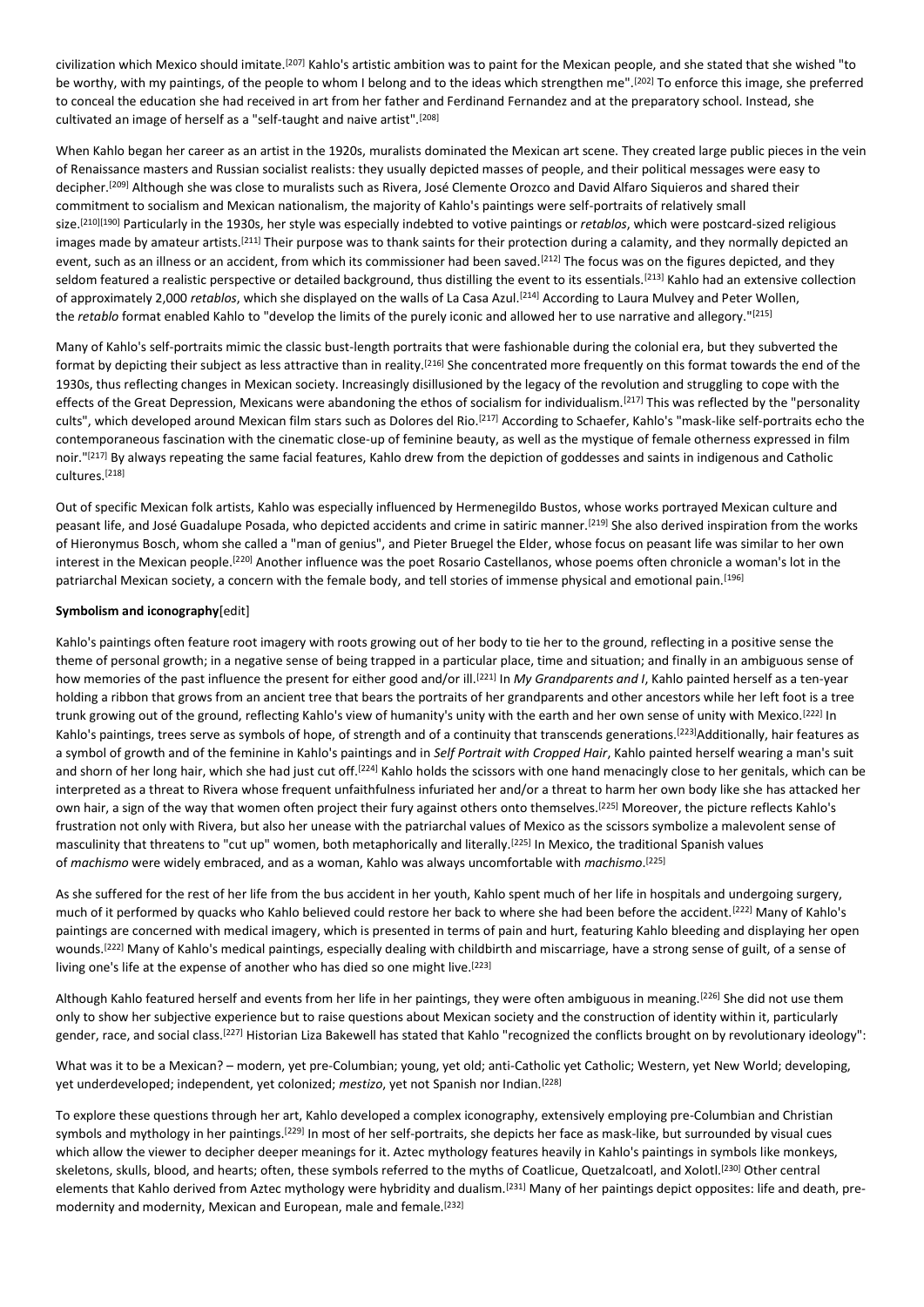In addition to Aztec legends, Kahlo frequently depicted two central female figures from Mexican folklore in her paintings: La Llorona and La Malinche<sup>[233]</sup> as interlinked to the hard situations, the suffering, misfortune or judgement, as being calamitous, wretched or being "*de la chingada*."[234] For example, when she painted herself following her miscarriage in Detroit in *Henry Ford Hospital* (1932), she shows herself as weeping, with dishevelled hair and an exposed heart, which are all considered part of the appearance of La Llorona, a woman who murdered her children.<sup>[235]</sup> The painting was traditionally interpreted as simply a depiction of Kahlo's grief and pain over her failed pregnancies. But with the interpretation of the symbols in the painting and the information of Kahlo's actual views towards motherhood from her correspondence, the painting has been seen as depicting the unconventional and taboo choice of a woman remaining childless in Mexican society.

Kahlo often featured her own body in her paintings, presenting it in varying states and disguises: as wounded, broken, as a child, or clothed in different outfits, such as the Tehuana costume, a man's suit, or a European dress.<sup>[236]</sup> She used her body as a metaphor to explore questions on societal roles.<sup>[237]</sup> Her paintings often depicted the female body in an unconventional manner, such as during miscarriages, and childbirth or cross-dressing.[238] In depicting the female body in graphic manner, Kahlo positioned the viewer in the role of the voyeur, "making it virtually impossible for a viewer not to assume a consciously held position in response".[239]

According to Nancy Cooey, Kahlo made herself through her paintings into "the main character of her own mythology, as a woman, as a Mexican, and as a suffering person ... She knew how to convert each into a symbol or sign capable of expressing the enormous spiritual resistance of humanity and its splendid sexuality".[240] Similarly, Nancy Deffebach has stated that Kahlo "created herself as a subject who was female, Mexican, modern, and powerful", and who diverged from the usual dichotomy of roles of mother/whore allowed to women in Mexican society.<sup>[241]</sup> Due to her gender and divergence from the muralist tradition, Kahlo's paintings were treated as less political and more naïve and subjective than those of her male counterparts up until the late 1980s.<sup>[242]</sup> According to art historian Joan Borsa, "the critical reception of her exploration of subjectivity and personal history has all too frequently denied or de-emphasized the politics involved in examining one's own location, inheritances and social conditions [...] Critical responses continue to gloss over Kahlo's reworking of the personal, ignoring or minimizing her interrogation of sexuality, sexual difference, marginality, cultural identity, female subjectivity, politics and power."[193]

# Posthumous recognition and "Fridamania"[edit]

"The twenty-first-century Frida is both a star –a commercial property complete with fan clubs and merchandising – and an embodiment of the hopes and aspirations of a near-religious group of followers. This wild, hybrid Frida, a mixture of tragic bohemian, Virgin of Guadalupe, revolutionary heroine and Salma Hayek, has taken such great hold on the public imagination that it tends to obscure the historically retrievable Kahlo."[243]

# —Art historian Oriana Baddeley on Kahlo

The Tate Modern considers Kahlo "one of the most significant artists of the twentieth century",<sup>[244]</sup> while according to art historian Elizabeth Bakewell, she is "one of Mexico's most important twentieth-century figures".[245] Kahlo's reputation as an artist developed late in her life and grew even further posthumously, as during her lifetime she was primarily known as the wife of Diego Rivera and as an eccentric personality among the international cultural elite.<sup>[246]</sup> She gradually gained more recognition in the late 1970s when feminist scholars began to question the exclusion of female and non-Western artists from the art historical canon and the Chicano Movement lifted her as one of their icons.[247][248] The first two books about Kahlo were published in Mexico by Teresa del Conde and Raquel Tibol in 1976 and 1977, respectively,[249] and in 1977, *The Tree of Hope Stands Firm* (1944) became the first Kahlo painting to be sold in an auction, netting \$19,000 at Sotheby's. [250] These milestones were followed by the first two retrospectives staged on Kahlo's *oeuvre* in 1978, one at the Palacio de Bellas Artes in Mexico City and another at the Museum of Contemporary Art in Chicago.<sup>[249]</sup>

Two events were instrumental in raising interest in her life and art for the general public outside Mexico. The first was a joint retrospective of her paintings and Tina Modotti's photographs at the Whitechapel Gallery in London, which was curated and organized by Peter Wollen and Laura Mulvey.<sup>[251]</sup> It opened in May 1982, and later traveled to Sweden, Germany, the United States, and Mexico.<sup>[252]</sup> The second was the publication of art historian Hayden Herrera's international bestseller *Frida: A Biography of Frida Kahlo* in 1983.[253][254]

By 1984, Kahlo's reputation as an artist had grown to such extent that Mexico declared her works national cultural heritage, prohibiting their export from the country.<sup>[250]</sup>[255] As a result, her paintings seldom appear in international auctions and comprehensive retrospectives are rare.<sup>[255]</sup> Regardless, her paintings have still broken records for Latin American art in the 1990s and 2000s. In 1990, she became the first Latin American artist to break the one-million-dollar threshold when *Diego and I* was auctioned by Sotheby's for \$1,430,000.[250] In 2006, *Roots* (1943) reached US\$5.6 million,[256] and in 2016, *Two Lovers in a Forest* (1939) sold for \$8 million.[257]

Kahlo has attracted popular interest to the extent that the term "Fridamania" has been coined to describe the phenomenon.[258] She is considered "one of the most instantly recognizable artists",<sup>[252]</sup> whose face has been "used with the same regularity, and often with a shared symbolism, as images of Che Guevara or Bob Marley".<sup>[259]</sup> Her life and art have inspired a variety of merchandise, and her distinctive look has been appropriated by the fashion world.<sup>[258][260][261]</sup> A Hollywood biopic, Julie Taymor's *Frida*, was released in 2002.<sup>[262]</sup>Based on Herrera's biography and starring Salma Hayek (who co-produced the film) as Kahlo, it grossed US\$56 million worldwide and earned six Academy Award nominations, winning for Best Makeup and Best Original Score. [263] The 2017 Disney-Pixar animation *Coco*also features Kahlo in a supporting role, voiced by Natalia Cordova-Buckley.<sup>[264]</sup>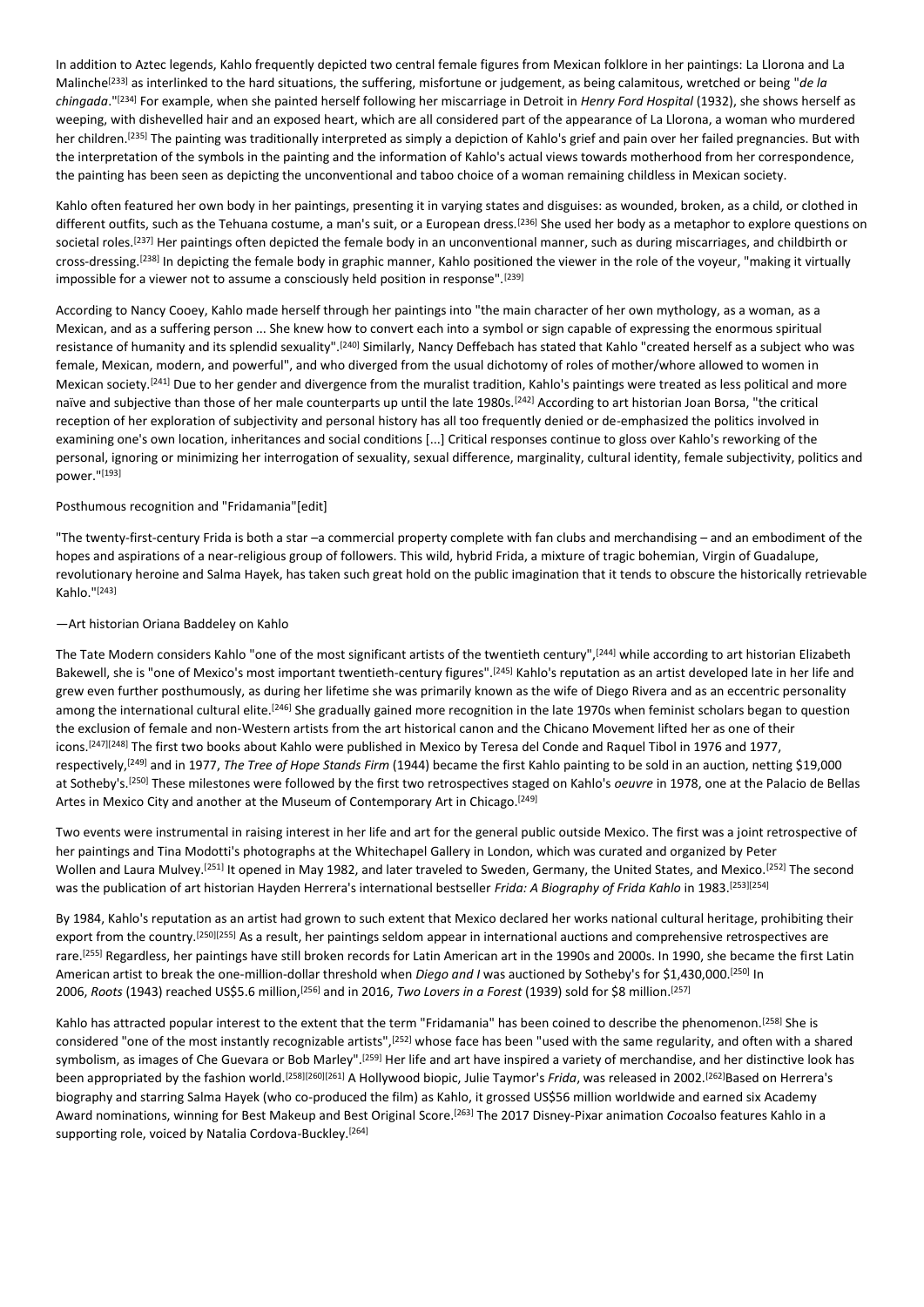

Effigy of Kahlo for Day of the Deadat the Museo Frida Kahlo

Kahlo's popular appeal is seen to stem first and foremost from a fascination with her life story, especially its painful and tragic aspects. She has become an icon for several minority groups and political movements, such as feminists, the LGBTQ community, and Chicanos. Oriana Baddeley has written that Kahlo has become a signifier of non-conformity and "the archetype of a cultural minority," who is regarded simultaneously as "a victim, crippled and abused" and as "a survivor who fights back."<sup>[265]</sup> Edward Sullivan stated that Kahlo is hailed as a hero by so many because she is "someone to validate their own struggle to find their own voice and their own public personalities".<sup>[266]</sup>According to John Berger, Kahlo's popularity is partly due to the fact that "the sharing of pain is one of the essential preconditions for a refinding of dignity and hope" in twenty-first century society.[267] Kirk Varnedoe, the former chief curator of MoMA, has stated that Kahlo's posthumous success is linked to the way in which "she clicks with today's sensibilities – her psycho-obsessive concern with herself, her creation of a personal alternative world carries a voltage. Her constant remaking of her identity, her construction of a theater of the self are exactly what preoccupy such contemporary artists as Cindy Sherman or Kiki Smith and, on a more popular level, Madonna... She fits well with the odd, androgynous hormonal chemistry of our particular epoch."[18]

Kahlo's posthumous popularity and the commercialization of her image have drawn criticism from many scholars and cultural commenters, who think that, not only have many facets of her life been mythologized, but the dramatic aspects of her biography have also overshadowed her art, producing a simplistic reading of her works in which they are reduced to literal descriptions of events in her life.<sup>[268]</sup> According to journalist Stephanie Mencimer, Kahlo "has been embraced as a poster child for every possible politically correct cause" and

like a game of telephone, the more Kahlo's story has been told, the more it has been distorted, omitting uncomfortable details that show her to be a far more complex and flawed figure than the movies and cookbooks suggest. This elevation of the artist over the art diminishes the public understanding of Kahlo's place in history and overshadows the deeper and more disturbing truths in her work. Even more troubling, though, is that by airbrushing her biography, Kahlo's promoters have set her up for the inevitable fall so typical of women artists, that time when the contrarians will band together and take sport in shooting down her inflated image, and with it, her art."[261]

Baddeley has compared the interest in Kahlo's life to the interest in the troubled life of Vincent van Gogh but has also stated that a crucial difference between the two is that most people associate Van Gogh with his paintings, whereas Kahlo is usually signified by an image of herself – an intriguing commentary on the way male and female artists are regarded.[269] Similarly, Peter Wollen has compared Kahlo's cult-like following to that of Sylvia Plath, whose "unusually complex and contradictory art" has been overshadowed by simplified focus on her life.[270]

**Commemorations and characterizations**[edit]

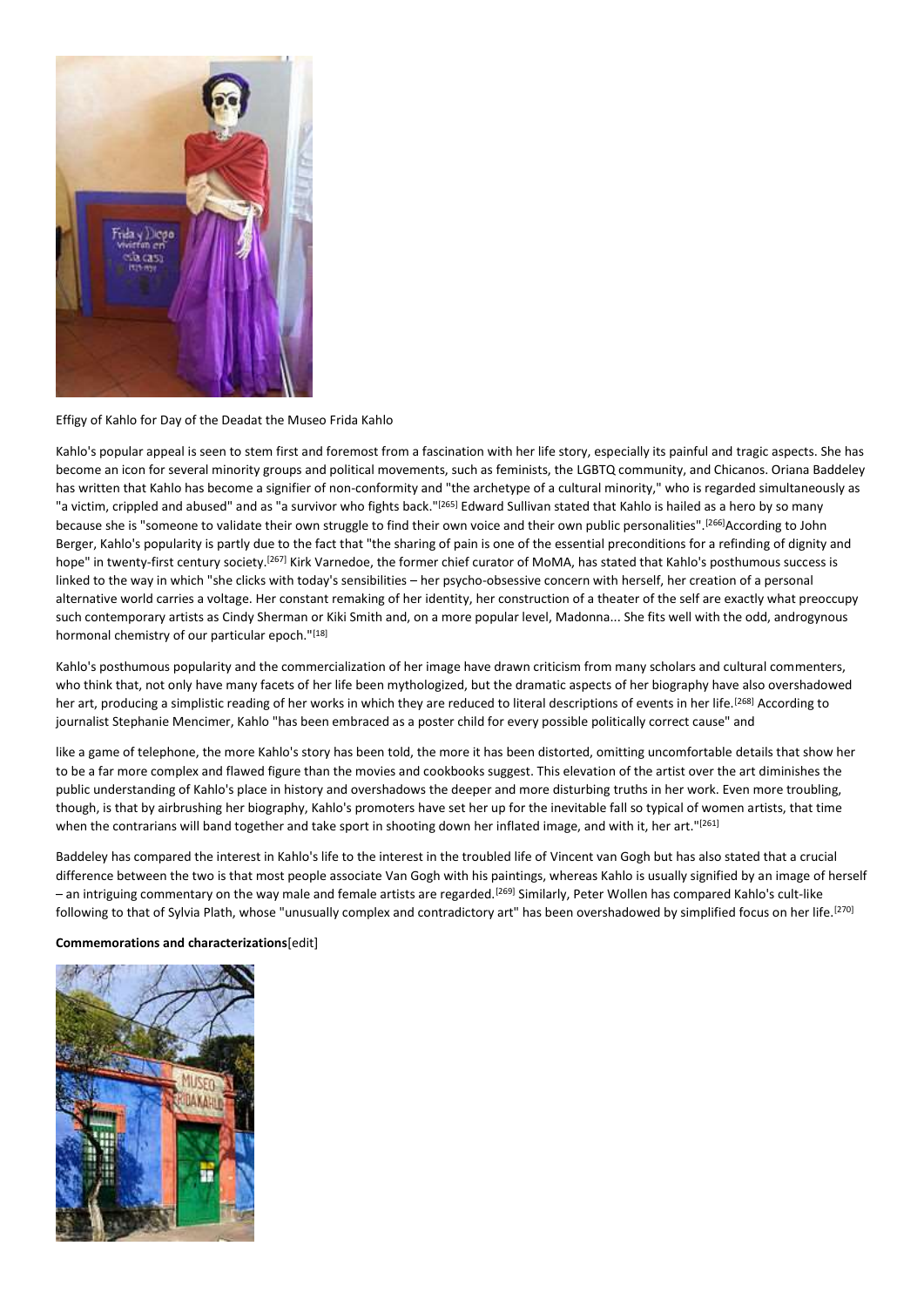La Casa Azul, which has been open to the public since 1958 as a museum dedicated to Frida Kahlo.

Kahlo's legacy has been commemorated in several ways. La Casa Azul, her home in Coyoacán, was opened as a museum in 1958, and has become one of the most popular museums in Mexico City, with approximately 25,000 visitors monthly.[271] The city dedicated a park, Parque Frida Kahlo, to her in Coyoacán in 1985.<sup>[272]</sup> The park features a bronze statue of Kahlo.<sup>[272]</sup> In the United States, she became the first Hispanic woman to be honored with a U.S. postage stamp in 2001,<sup>[273]</sup> and was inducted into the Legacy Walk, an outdoor public display in Chicago that celebrates the LGBT history and people, in 2012.[274]

Kahlo received several commemorations on the centenary of her birth in 2007, and some on the centenary of the birthyear she attested to, 2010. These included the Bank of Mexico releasing a new MXN\$ 500-peso note, featuring Kahlo's painting titled *Love's Embrace of the Universe, Earth, (Mexico), I, Diego, and Mr. Xólotl* (1949) on the reverse of the note and Diego Rivera on the front.[275] The largest retrospective of her works at Mexico City's Palacio des Bellas Artes broke its previous attendance record.[276]

In addition to other tributes, Kahlo's life and art have inspired artists in various fields. In 1984, Paul Leduc released a biopic titled *Frida, naturaleza viva,* starring Ofelia Medina as Kahlo. She is the protagonist of three fictional novels, Barbara Mujica's *Frida* (2001),[277] Slavenka Drakulic's *Frida's Bed* (2008), and Barbara Kingsolver's *The Lacuna* (2009).[278] In 1994, American jazz flautist and composer James Newton released an album titled Suite for Frida Kahlo.<sup>[279]</sup>In 2017, author Monica Brown and illustrator John Parra published a children's book on Khalo, *Frida Kahlo and her Animalitos*, which focuses primarily on the animals and pets in Khalo's life and art.[280]

Kahlo has also been the subject of several stage performances. She inspired a one-act ballet by Tamara Rojo and Annabelle Lopez Ochoa for the English National Ballet in 2016,[281] and two operas, Robert Xavier Rodriguez's *Frida*, which premiered at the American Music Theater Festival in Philadelphia in 1991,[282] and Kalevi Aho's *Frida y Diego*, which premiered at the Helsinki Music Centre in Helsinki, Finland in 2014.[283] She was the main character in several plays, including Dolores C. Sendler's *Goodbye, My Friduchita* (1999),[284] Robert Lepage and Sophie Faucher's *La Casa Azul* (2002),[285] Humberto Robles' *Frida Kahlo: Viva la vida!* (2009),[286] and Rita Ortez Provost's *Tree of Hope* (2014).[287]In 2018, Mattel unveiled seventeen new Barbie dolls in celebration of International Women's Day, including one of Kahlo. Critics objected to the doll's slim waist and noticeably missing unibrow. [288]

In 2018, San Francisco Board of Supervisors unanimously voted to rename Phelan Avenue to Frida Kahlo Way. Frida Kahlo Way is the home of City College of San Francisco and Archbishop Riordan High School.<sup>[289]</sup>

Notes[edit]

- 1. **^** Kahlo was given her first two names so that she could be baptized according to Catholic traditions, but was always called Frida. She preferred to spell her name "Frieda" until the late 1930s, when she dropped the 'e' as she did not wish to be associated with Germany during Hitler's rule.<sup>[3]</sup>
- 2. **^** Given Kahlo's later problems with scoliosis and with her hips and limbs, neurologist Budrys Valmantas has argued that she had a congenital condition, spina bifida, which was diagnosed by Dr. Leo Eloesser when she was a young adult.<sup>[17]</sup> Psychologist and art historian Dr. Salomon Grimberg disagrees, stating that Kahlo's problems were instead the result of not wearing an orthopedic shoe on her affected right leg, which led to damage to her hips and spine.[18]
- 3. **^** Kahlo stated that the handrail entered on the left side of her abdomen and exited through her vagina, but according to Gómez Arias, "the wound was much higher up and hit the pelvic bone; the invention of the point of exit was to hide other things."[39]
- 4. **^** Kahlo had always used her appearance to make political statements, having previously "dressed like a boy with shaved hair, pants, boots, and a leather jacket" and even posed for a family photo in a man's suit, [72] and during her time in the Communist Party favoring "workman's shirts and a-line skirts ... deemed proper for a Communist".[73]

See also[edit]

• Frida Kahlo portal

# References[edit]

- 1. **^** *Christiane, Weidemann (April 30, 2008). 50 women artists you should know. Larass, Petra., Klier, Melanie. Munich: Prestel. ISBN 978-3791339566. OCLC 195744889.*
- 2. **^** *Broude, Norma; Garrard, Mary D (1992). The Expanding Discourse: Feminism and Art History. p. 399.*
- 3. **^** Burrus 2005, p. 202; Herrera 2002, pp. 10–11.
- 4. **^** Burrus 2005, p. 199; Herrera 2002, pp. 3–4; Ankori 2002, p. 17.
- 5. **^** Zamora 1990, p. 15.
- 6. **^** Herrera 2002, pp. 4–9; Ankori 2002, p. 17.
- 7. **^** Deffebach 2015, p. 52.
- 8. **^** *Ronnen, Meir (2006-04-20). "Frida Kahlo's father wasn't Jewish after all". The Jerusalem Post. Retrieved 2018-07-07.*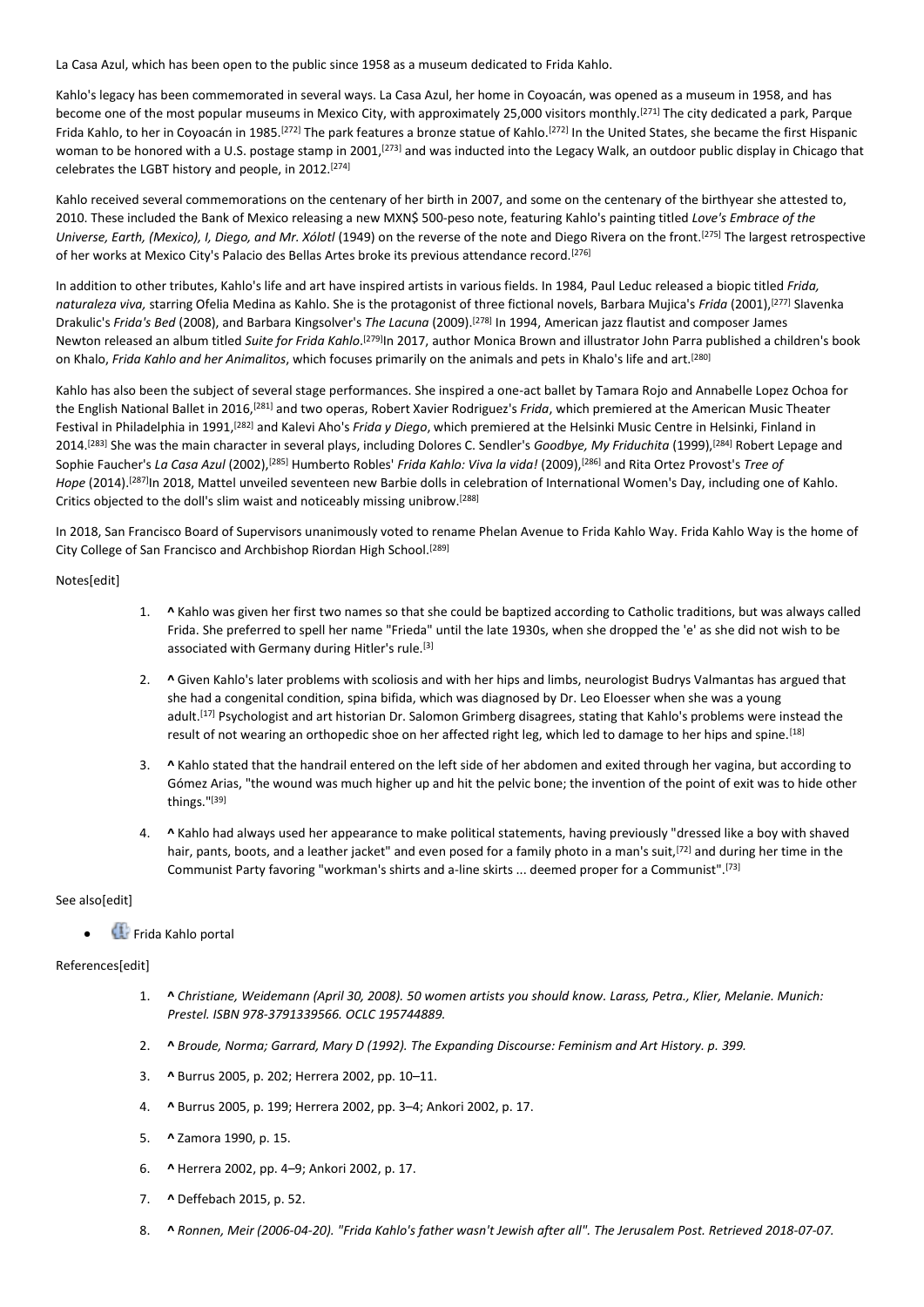- 9. **^** Herrera 2002, pp. 4–9; Ankori 2002, pp. 17–18; Burrus 2005, p. 199.
- 10. **^** Herrera 2002, pp. 10–11; Ankori 2002, p. 18.
- 11. **^** Herrera 2002, pp. 10–11; Ankori 2002, p. 18; Zamora 1990, pp. 15–16.
- 12. ^ Jump up to:*<sup>a</sup> <sup>b</sup>* Ankori 2002, p. 18.
- 13. ^ Jump up to:*<sup>a</sup> <sup>b</sup>* Ankori 2002, p. 18; Herrera 2002, pp. 10–12.
- 14. **^** Beck 2006, p. 57.
- 15. ^ Jump up to:*<sup>a</sup> <sup>b</sup>* Kettenmann 2003, pp. 8–10; Zamora 1990, p. 16; Ankori 2002, p. 18; Burrus 2005, p. 199.
- 16. **^** Herrera 2002, pp. 10–20; Ankori 2013, p. 44.
- 17. **^** Budrys 2006, pp. 4–10.
- 18. ^ Jump up to:*<sup>a</sup> <sup>b</sup> <sup>c</sup> Collins, Amy Fine (September 3, 2013). "Diary of a Mad Artist". Vanity Fair. Retrieved July 17, 2016.*
- 19. **^** Herrera 2002, pp. 10–20; Ankori 2013, pp. 44–47.
- 20. **^** Burrus 2008, pp. 13–15; Herrera 2002, pp. 10–21.
- 21. **^** Kettenmann 2003, pp. 9–10.
- 22. **^** Herrera 2002, pp. 10–20; Burrus 2005, p. 199; Ankori 2013, p. 45; Burrus 2008, p. 16.
- 23. **^** Herrera 2002, pp. 10–20; Burrus 2005, p. 199; Zamora 1990, p. 18.
- 24. **^** Zamora 1990, p. 18.
- 25. ^ Jump up to:*<sup>a</sup> <sup>b</sup> <sup>c</sup>* Ankori 2013, p. 58.
- 26. **^** Ankori 2002, p. 19.
- 27. **^** Kettenmann 2003, p. 11; Herrera 2002, pp. 22–27; Ankori 2002, p. 19.
- 28. **^** Kettenmann 2003, p. 11; Herrera 2002, pp. 22–27.
- 29. ^ Jump up to:*<sup>a</sup> <sup>b</sup>* Herrera 2002, pp. 26–40.
- 30. **^** Ankori 2013, pp. 60–62.
- 31. **^** Anderson 2009, p. 120.
- 32. ^ Jump up to:*<sup>a</sup> <sup>b</sup>* Herrera 2002, pp. 26–40; Barson 2005, p. 59; Burrus 2005, p. 199; Ankori 2002, p. 19.
- 33. **^** Herrera 2002, p. 5; Dexter 2005, p. 13; Zamora 1990, pp. 19–20.
- 34. **^** Ankori 2002, p. 20; Burrus 2005, p. 200.
- 35. ^ Jump up to:*<sup>a</sup> <sup>b</sup>* Zamora 1990, p. 20.
- 36. **^** Zamora 1990, p. 21.
- 37. **^** Kettenmann 2003, p. 12.
- 38. **^** Herrera 2002, pp. 47–50; Zamora 1990, pp. 23–26; Burrus 2005, pp. 200–201; Ankori 2002, p. 19.
- 39. **^** Zamora 1990, p. 26.
- 40. **^** Kettenmann 2003, pp. 17–18.
- 41. **^** Herrera 2002, pp. 57–60; Burrus 2005, p. 201; Ankori 2002, pp. 20–21.
- 42. ^ Jump up to:*<sup>a</sup> <sup>b</sup>* Kettenmann 2003, pp. 17–18; Herrera 2002, pp. 62–63.
- 43. **^** Ankori 2002, p. 101; Ankori 2013, p. 51.
- 44. **^** Kettenmann 2003, pp. 17–18; Herrera 2002, p. 62–63; Burrus 2005.
- 45. **^** Burrus 2005, p. 201; Ankori 2002, pp. 101–102.
- 46. **^** Herrera 2002, p. 75.
- 47. **^** Kettenmann, p. 21; Herrera 2002, p. 64.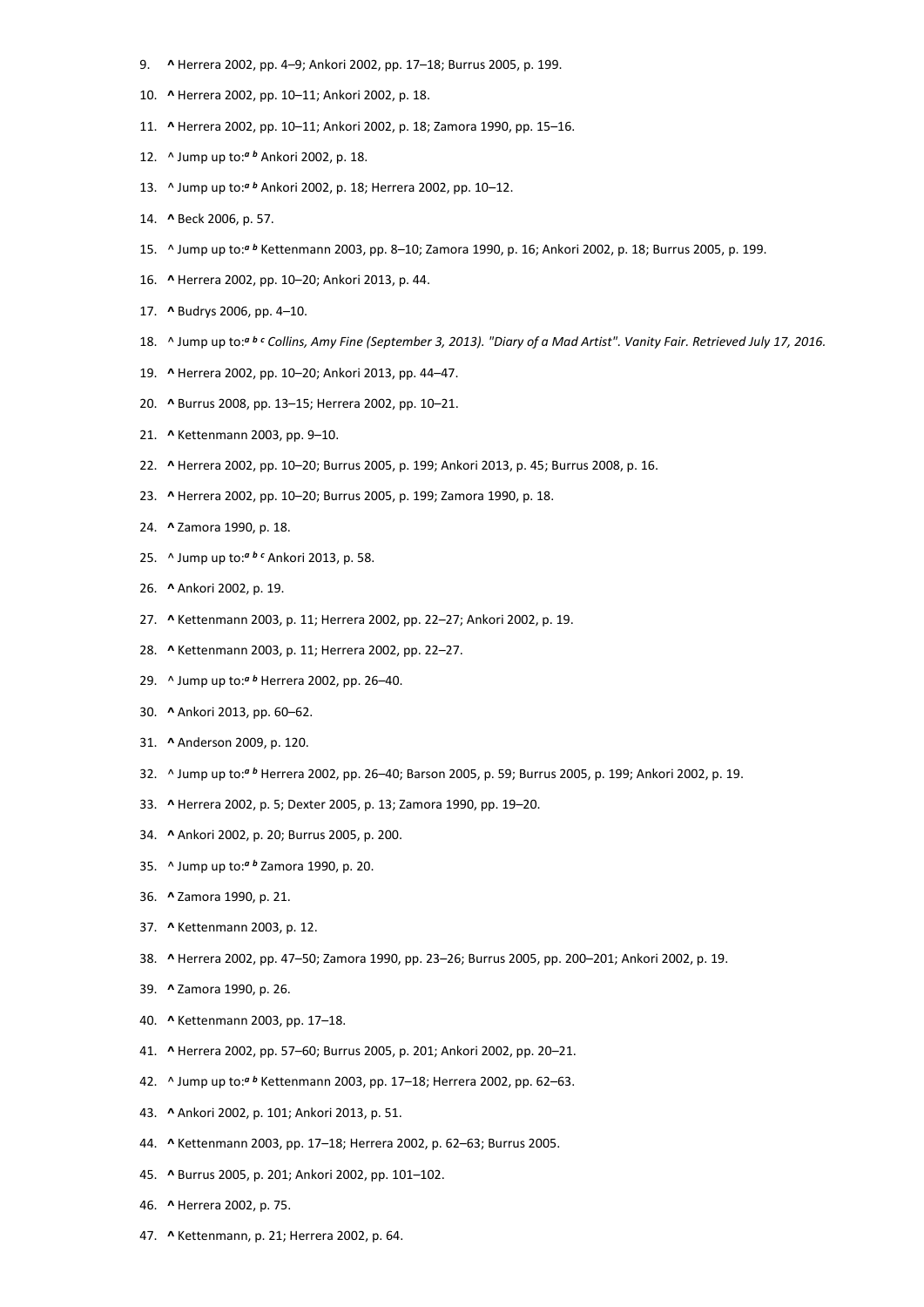- 48. **^** Dexter 2005, p. 14; Barson 2005, p. 58.
- 49. **^** Ankori 2002, pp. 105–108; Burrus 2005, p. 69.
- 50. **^** Kettenmann 2003, pp. 20–22; Herrera 2002, pp. 78–81; Burrus 2005, p. 201; Zamora 1990, p. 31.
- 51. **^** Marnham 1998, p. 220; Zamora 1990, pp. 33–34; Ankori 2002, p. 20, 139.
- 52. **^** Marnham 1998, p. 220; Zamora 1990, pp. 33–34; Ankori 2002, p. 20.
- 53. **^** Zamora 1990, pp. 33–35; Burrus 2005, p. 201; Ankori 2002, p. 20.
- 54. **^** Herrera 2002, pp. 86–87.
- 55. **^** Herrera 2002, pp. 79–80, 87–93; Ankori 2002, pp. 20–21; Zamora 1990, p. 37.
- 56. **^** Herrera 2002, p. 86; Beck 2006, p. 56.
- 57. **^** Zamora 1990, p. 35.
- 58. **^** Herrera 2002, pp. 93–100; Ankori, pp. 70–73; 2013.
- 59. **^** Herrera 2002, pp. 93–100.
- 60. **^** Zamora 1990, p. 40; Herrera 2002, p. Preface xi.
- 61. **^** Herrera 2002, pp. Preface xi.
- 62. **^** Zamora 1990, p. 42; Herrera 2002, pp. 101–105; Burrus 2005, p. 201.
- 63. **^** Burrus 2005, p. 201; Herrera 2002, pp. 101–105; Tibol 2005, p. 191 for time for Rivera's expulsion.
- 64. **^** Udall 2003, p. 11.
- 65. **^** Dexter 2005, pp. 15–17; Kettenmann 2003, pp. 20–25.
- 66. **^** Kettenmann 2003, pp. 24–25.
- 67. **^** Kettenmann 2003, pp. 26–27; Albers 1999, p. 223; Block and Jeep 1998–1999, pp. 8–10; Ankori 2002, p. 144.
- 68. **^** Herrera 2002, pp. 109–113; Zamora 1990, pp. 78–80.
- 69. **^** Herrera 2002, pp. 101–113; Marnham 1998, p. 228; Block and Jeep 1998–1999, pp. 8–10; Dexter 2005, pp. 12– 13; Baddeley 1991, pp. 12–13.
- 70. **^** Baddeley 1991, p. 13-14.
- 71. **^** Kettenmann 2003, pp. 26–27; Herrera 2002, pp. 109–113; Ankori 2002, pp. 144–145.
- 72. **^** Kettenmann 2003, pp. 11, 26.
- 73. **^** Albers 1999, p. 191.
- 74. **^** Herrera 2002, pp. 109–113; Zamora 1990, pp. 78–80; Ankori 2002, pp. 144–145.
- 75. **^** Herrera 2002, pp. 114–116; Kettenmann 2003, p. 31; Marnham, pp. 231–232.
- 76. ^ Jump up to:*<sup>a</sup> <sup>b</sup>* Herrera 2002, pp. 117–125; Zamora 1990, pp. 42–43; Block and Jeep 1998–1999, p. 8.
- 77. **^** Panzer 2004, pp. 40–41; mentions 1931 letter from Kahlo to Muray, but not entirely sure if this was the beginning of affair; Marnham 1998, pp. 234–235; interprets letter as evidence of the beginning of affair.
- 78. **^** Herrera 2002, pp. 117–125; Zamora 1990, pp. 42–43; Kettenmann 2003, p. 32.
- 79. **^** Burrus 2005, p. 203.
- 80. **^** Herrera 2002, pp. 118–125; Kettenmann 2003, p. 27.
- 81. **^** Herrera 2002, pp. 124–127; Kettenmann 2003, p. 31; Ankori 2002, pp. 140–145.
- 82. **^** Herrera 2002, pp. 123–125.
- 83. **^** Herrera 2002, pp. 117–125; Marnham 1998, pp. 234–235.
- 84. **^** *"SFWA History Timeline" (PDF). San Francisco Women Artists. Archived from the original (PDF) on August 4, 2014. Retrieved July 20, 2016.*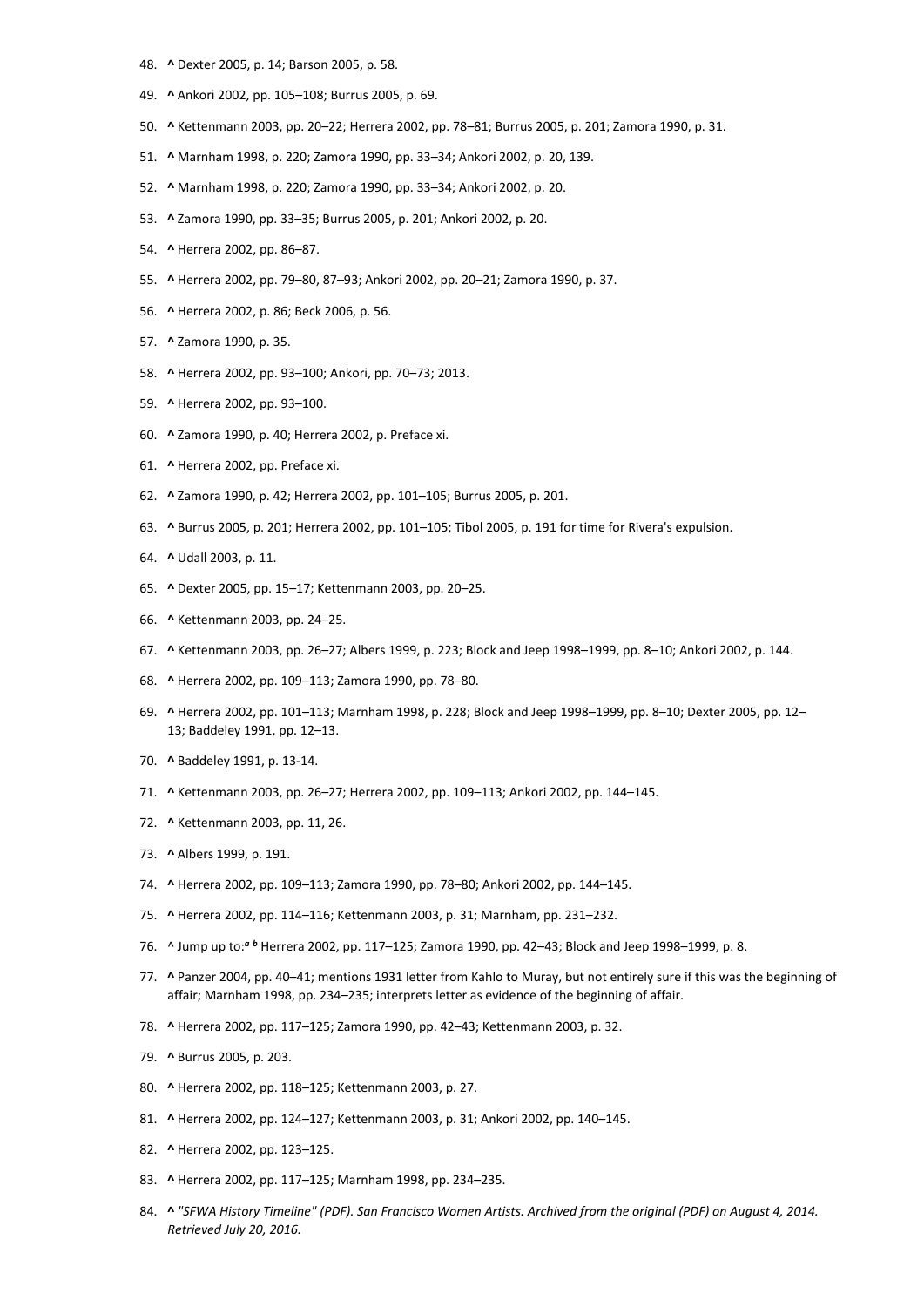- 85. **^** *"Timeline". Public Broadcasting Service. March 2005. Retrieved July 20,2016.*
- 86. **^** Herrera 2002, pp. 125–130; Zamora 1990, p. 43.
- 87. **^** Herrera 2002, pp. 133–160.
- 88. **^** Herrera 2002, pp. 117–125; Zamora 1990, pp. 42–43; Burrus 2005, pp. 202–203; Kettenmann 2003, p. 36 for quote.
- 89. **^** Burrus 2005, p. 202; Herrera 2002, pp. 133–160.
- 90. **^** Kettenmann 2003, p. 36 for quote.
- 91. ^ Jump up to:*<sup>a</sup> <sup>b</sup>* Ankori 2013, pp. 87–94.
- 92. **^** Herrera 2002, pp. 133–160; Burrus 2005, pp. 201; Zamora 1990, p. 46; Kettenmann 2003, p. 32; Ankori 2013, p. 87–94.
- 93. **^** Herrera 2002, pp. 133–160; Zamora 1990, p. 46.
- 94. ^ Jump up to:*<sup>a</sup> <sup>b</sup> <sup>c</sup>* Zamora 1990, p. 46.
- 95. **^** *Tuchman, Phyllis (November 2002). "Frida Kahlo". Smithsonian Institution. Retrieved July 20, 2016.*
- 96. **^** Burrus 2005, p. 202; Kettenmann 2003, pp. 35–36.
- 97. **^** Bilek 2012, p. 14.
- 98. ^ Jump up to:*<sup>a</sup> <sup>b</sup> <sup>c</sup> <sup>d</sup>* Herrera 2002, pp. 161–178.
- 99. **^** Zamora 1990, p. 46; Herrera 2002, pp. 161–178; Kettenmann 2003, p. 38.
- 100. **^** Kettenmann 2003, p. 38; Herrera 2002, pp. 161–178.
- 101. **^** Herrera 2002, pp. 179–180; Zamora 1990, pp. 46–47; Burrus 2005, p. 203.
- 102. **^** Herrera 2002, pp. 179–180; Zamora 1990, pp. 46–47; Kettenmann 2003, p. 38.
- 103. **^** Burrus 2005, p. 203; Herrera 2002, pp. 192–196.
- 104. **^** Ankori 2002, p. 160.
- 105. **^** Herrera 2002, pp. 180–190; Kettenmann 2003, pp. 38–39; Burrus 2005, p. 219.
- 106. **^** Herrera 2002, pp. 180–182; Zamora 1990, pp. 46–47.
- 107. **^** Herrera 2002, pp. 180–182; Zamora 1990, pp. 46–47; Burrus 2005, p. 203; Ankori 2002, pp. 159–160.
- 108. **^** Burrus 2005, p. 203; Herrera 2002, pp. 180–190; Kettenmann 2003, p. 39.
- 109. **^** Herrera 2002, pp. 180–190; Kettenmann 2003, pp. 38–40; Zamora 1990, pp. 50–53; Burrus 2005, p. 203; Ankori 2002, p. 193.
- 110. **^** Burrus 2005, p. 203; Herrera 2002, pp. 190–191; Zamora 1990, p. 50.
- 111. **^** Herrera 2002, pp. 192–196.
- 112. **^** Herrera 2002, pp. 192–201; Zamora 1990, pp. 50–53; Kettenmann 2003, p. 40.
- 113. **^** Kettenmann 2003, pp. 40–41; Burrus 2005, p. 203.
- 114. **^** Herrera 2002, pp. 192–215; Zamora 1990, pp. 52–54; Kettenmann 2003, pp. 40–41; Burrus 2005, p. 203.
- 115. **^** Herrera 2002, pp. 192–215; Zamora 1990, pp. 52–54; Kettenmann 2003, pp. 40–41.
- 116. **^** Herrera 2002, p. 215 for quote; Zamora 1990, p. 56; Kettenmann 2003, p. 45.
- 117. ^ Jump up to:*<sup>a</sup> <sup>b</sup>* Herrera 2002, p. 226.
- 118. ^ Jump up to:*<sup>a</sup> <sup>b</sup>* Mahon 2011, pp. 33–34.
- 119. **^** Kettenmann 2003, p. 45; Mahon 2011, pp. 33–34.
- 120. **^** Herrera 2002, pp. 230–232; Mahon 2011, pp. 34–35.
- 121. **^** Herrera 2002, pp. 230–232.
- 122. **^** Burrus 2005, p. 204.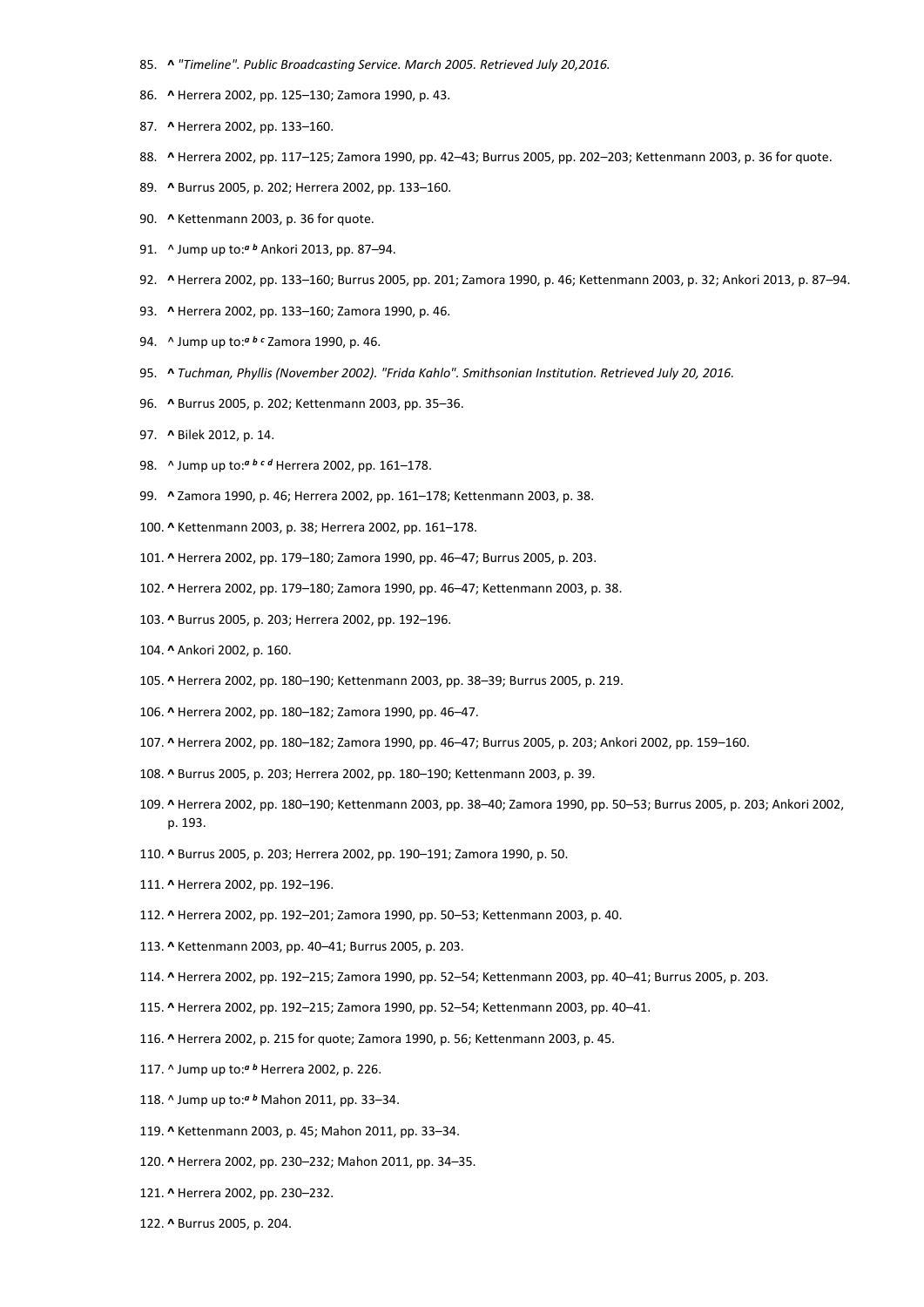- 123. **^** Herrera 2002, pp. 230–235.
- 124. **^** Herrera 2002, pp. 230–240.
- 125. **^** Herrera 2002, pp. 230–240; Ankori 2002, p. 193.
- 126. **^** Kettenmann 2003, pp. 51–52; Herrera 2002, pp. 241–243.
- 127. ^ Jump up to:*<sup>a</sup> <sup>b</sup>* Kettenmann 2003, pp. 51–52; Herrera 2002, pp. 241–245.
- 128. **^** Herrera 2002, pp. 241–245.
- 129. ^ Jump up to:*<sup>a</sup> <sup>b</sup> <sup>c</sup>* Mahon 2011, p. 45.
- 130. ^ Jump up to:*<sup>a</sup> <sup>b</sup>* Kettenmann 2003, pp. 51–52; Herrera 2002, pp. 241–250.
- 131. **^** Kettenmann 2003, pp. 51–52; Herrera 2002, pp. 241–250; Mahon 2011, p. 45.
- 132. **^** Kettenmann 2003, p. 51.
- 133. **^** Herrera 2002, pp. 250–252.
- 134. **^** Herrera 2002, pp. 250–252; Marnham, p. 290.
- 135. **^** Zamora 1990, p. 62.
- 136. **^** Herrera 2002, pp. 250–252, 273–27; Zamora 1990, pp. 62–64; Marnham, p. 290.
- 137. **^** Herrera 2002, pp. 250–252, 273–277.
- 138. **^** Herrera 2002, pp. 280–294; Zamora 1990, p. 64; Kettenmann 2003, p. 52.
- 139. **^** Kettenmann 2003, p. 62; Herrera 2002, p. 315.
- 140. **^** Herrera 2002, p. 315.
- 141. **^** Zamora 1990, pp. 136–137; Burrus 2005, p. 220.
- 142. **^** *"Twenty Centuries of Mexican Art Opens at Museum of Modern Art"(PDF). Museum of Modern Art. May 15, 1940. Retrieved July 25, 2016.*
- 143. **^** Herrera 2002, pp. 295–315.
- 144. **^** Herrera 2002, pp. 295–315; Burrus 2005, p. 220.
- 145. **^** Herrera 2002, pp. 276–277; 295–315; Kettenmann 2003, pp. 52, 56; Zamora 1990, pp. 64, 70; Burrus 2005, p. 205.
- 146. **^** Herrera 2002, pp. 276–277; 295–315; Kettenmann 2003, pp. 52, 56; Zamora 1990, pp. 64; Burrus 2005, p. 205.
- 147. **^** Herrera 2002, pp. 295–315 for fleeing; Zamora 1990, p. 70; Kettenmann 2003, p. 56.
- 148. **^** Marnham, p. 296; Ankori 2002, p. 193.
- 149. **^** Kettenmann 2003, pp. 56–57; Burrus 2005, p. 205; Zamora 1990, p. 70.
- 150. **^** Kettenmann 2003, pp. 56–57; Burrus 2005, p. 205; Zamora 1990, p. 70; Herrera 2002, pp. 295–315.
- 151. ^ Jump up to:*<sup>a</sup> <sup>b</sup>* Zamora 1990, p. 86.
- 152. ^ Jump up to:*<sup>a</sup> <sup>b</sup>* Herrera 2002, pp. 295–315; Zamora 1990, p. 70.
- 153. **^** Kettenmann 2003, p. 57.
- 154. **^** Herrera 2002, pp. 344–346.
- 155. **^** Herrera 2002, pp. 344–346; Zamora 1990, p. 86.
- 156. **^** Herrera 2002, pp. 295–315; Zamora 1990, pp. 73–78; Kettenmann 2003, p. 61.
- 157. **^** Burrus 2005, pp. 220–221.
- 158. **^** Herrera 2002, pp. 316–318; Zamora 1990, p. 137; Burrus 2005, pp. 220–221.
- 159. **^** Kettenmann 2003, pp. 61–62; Herrera 2002, pp. 321–322.
- 160. **^** Kettenmann 2003, pp. 61–62.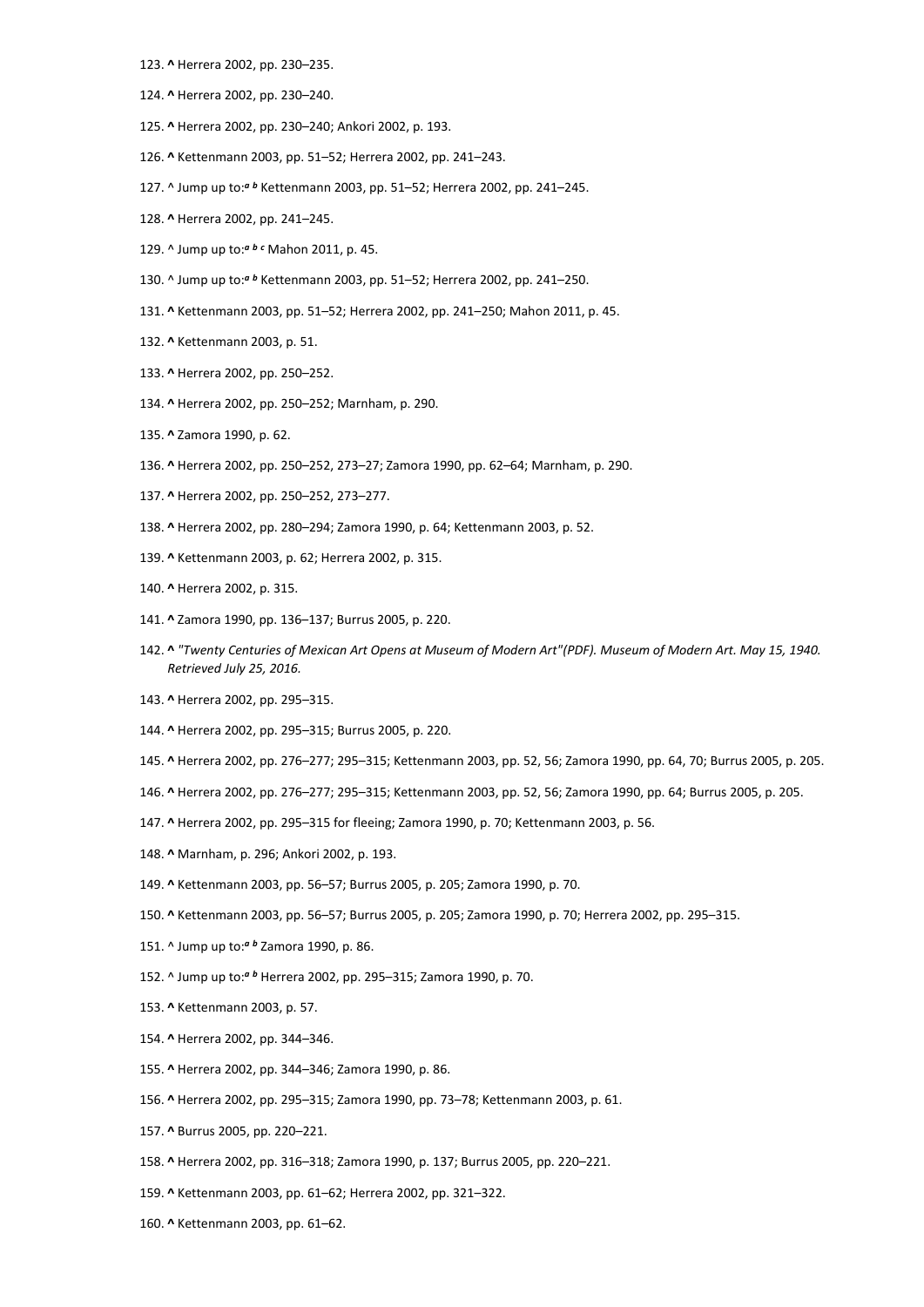- 161. **^** Herrera 2002, pp. 316–320.
- 162. **^** Burrus 2005, p. 221; Herrera 2002, pp. 321–322.
- 163. **^** Zamora 1990, pp. 95–96.
- 164. **^** Zamora 1990, pp. 95–96; Kettenmann 2003, pp. 63–67; Herrera 2002, pp. 330–332; Burrus 2005, p. 205.
- 165. **^** Zamora 1990, pp. 95–96; Kettenmann 2003, pp. 63–68.
- 166. **^** Zamora 1990, pp. 95–97; Kettenmann 2003, pp. 63–68.
- 167. **^** Herrera 2002, pp. 335–343.
- 168. ^ Jump up to:*<sup>a</sup> <sup>b</sup> <sup>c</sup>* Herrera 2002, pp. 316–334.
- 169. **^** Herrera 2002, pp. 320–322.
- 170. **^** Zamora 1990, p. 100; Kettenmann 2003, p. 62.
- 171. **^** Kettenmann 2003, p. 79; Herrera 2002, p. 383; Burrus 2005, p. 205.
- 172. **^** Herrera 2002, pp. 344–359; Burrus 2005, p. 205.
- 173. ^ Jump up to:*<sup>a</sup> <sup>b</sup> <sup>c</sup>* Herrera 2002, pp. 344–359.
- 174. **^** Zamora 1990, p. 122; Herrera 2002, pp. 383–389; Burrus 2005, p. 205.
- 175. ^ Jump up to:*<sup>a</sup> <sup>b</sup>* Kettenmann 2003, p. 79; Herrera 2002, p. 389–400.
- 176. ^ Jump up to:*<sup>a</sup> <sup>b</sup>* Kettenmann 2003, p. 80.
- 177. **^** Burrus 2005, p. 206.
- 178. **^** Kettenmann 2003, pp. 79–80; Herrera 2002, pp. 397–398.
- 179. **^** Kettenmann 2003; Herrera 2002, pp. 398–399.
- 180. ^ Jump up to:*<sup>a</sup> <sup>b</sup>* Zamora 1990, p. 138; Herrera 2002, pp. 405–410; Burrus 2005, p. 206.
- 181. **^** Herrera 2002, pp. 405–410.
- 182. **^** Burrus 2005, p. 223.
- 183. ^ Jump up to:*<sup>a</sup> <sup>b</sup> <sup>c</sup> <sup>d</sup>* Herrera 2002, pp. 412–430.
- 184. **^** Zamora 1990, p. 130.
- 185. **^** Zamora 1990, p. 138.
- 186. **^** Zamora 1990, p. 130; Kettenmann 2003, pp. 80–82.
- 187. **^** Herrera 2002, pp. 425–433; Zamora 1990, p. 138.
- 188. ^ Jump up to:*<sup>a</sup> <sup>b</sup> <sup>c</sup> <sup>d</sup> <sup>e</sup> <sup>f</sup>* Herrera 2002, pp. 425–433.
- 189. **^** Herrera, pp. 425–433; Zamora 1990, p. 12.
- 190. ^ Jump up to:*<sup>a</sup> <sup>b</sup> <sup>c</sup> <sup>d</sup> <sup>e</sup> Herrera, Hayden. "Frida Kahlo". Oxford Art Online. Oxford University Press. Retrieved 2014-09-28.*
- 191. ^ Jump up to:*<sup>a</sup> <sup>b</sup>* Zamora 1990, p. 12.
- 192. ^ Jump up to:*<sup>a</sup> <sup>b</sup> <sup>c</sup> <sup>d</sup> <sup>e</sup>* Herrera 2002, pp. 433–440.
- 193. ^ Jump up to:*<sup>a</sup> <sup>b</sup>* Dexter 2005, p. 11.
- 194. **^** Deffebach 2006, p. 174; Cooey 1994, p. 95.
- 195. **^** Dexter 2005, p. 14; Barson 2005, p. 58; Kettenmann 2003, p. 22.
- 196. ^ Jump up to:*<sup>a</sup> <sup>b</sup>* Friis 2004, pp. 54.
- 197. **^** *"La Visión Femenina del Surrealismo". Hispánica Saber (in Spanish). Editorial Planeta. 2014.*
- 198. **^** Ankori 2002, p. 2.
- 199. **^** Mahon 2011, p. 33.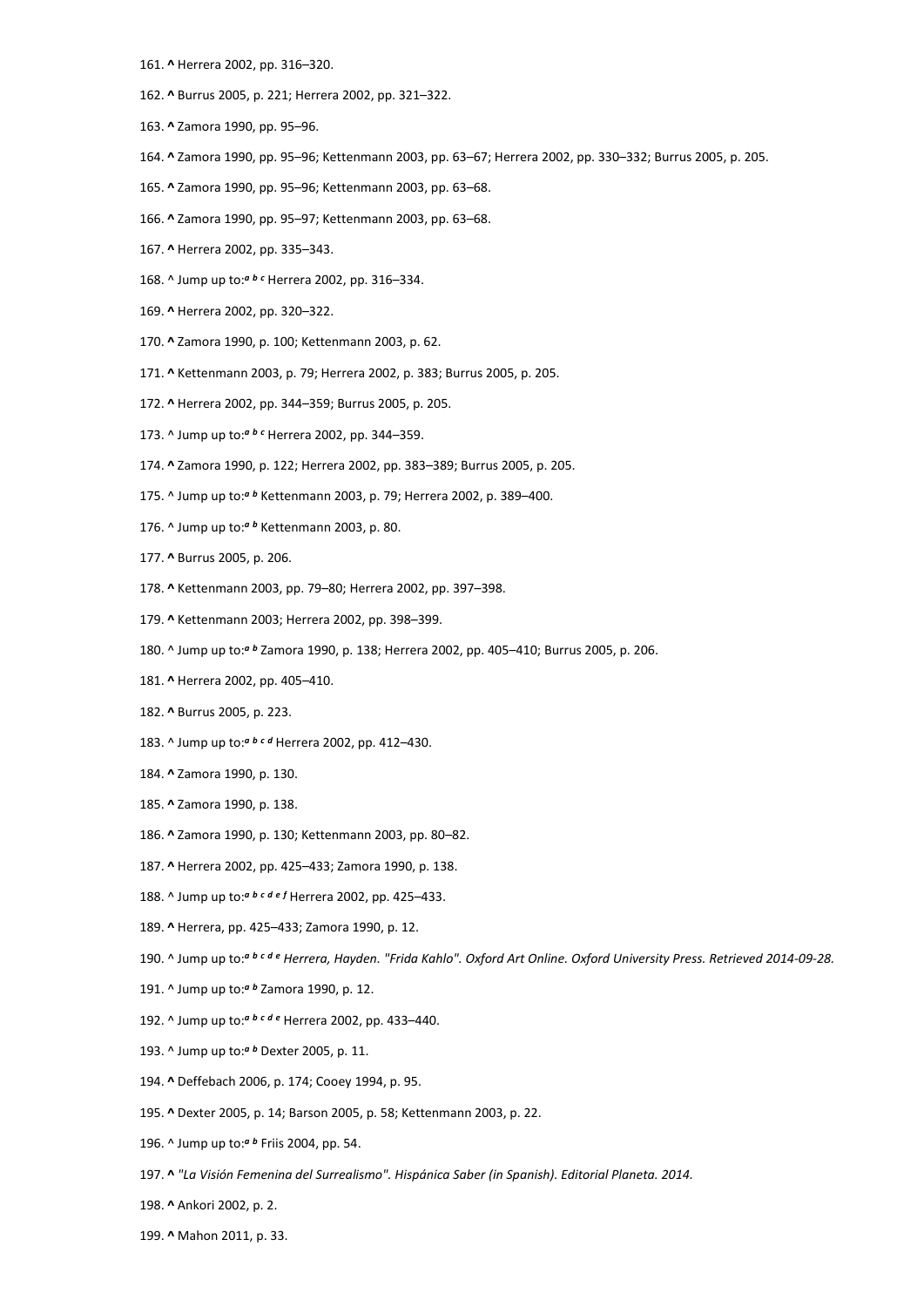- 200. **^** Mahon 2011, pp. 33–49; Dexter 2005, pp. 20–22.
- 201. **^** *Durozoi, Gerard (2002). History of the Surrealist Movement. Chicago and London: The University of Chicago Press. p. 356. ISBN 978-0226174129.*
- 202. ^ Jump up to:*<sup>a</sup> <sup>b</sup>* Helland 1990–1991, p. 12.
- 203. **^** Kettenmann 2003, p. 70.
- 204. **^** Dexter 2005, pp. 21–22.
- 205. **^** Kettenmann 2003, pp. 24–28; Helland 1990–1991, pp. 8–13; Bakewell 1993, pp. 167–169.
- 206. **^** Bakewell 1993, pp. 167–168; Cooey 1994, p. 95; Dexter 2005, pp. 20–21.
- 207. **^** Anderson, p. 119.
- 208. **^** Barson 2005, p. 76.
- 209. **^** Bakewell 2001, p. 316; Deffebach 2006, p. 171.
- 210. **^** Bakewell 2001, pp. 316–317.
- 211. **^** Bakewell 1993, pp. 168–169; Castro-Sethness 2004–2005, p. 21; Deffebach, pp. 176–177; Dexter 2005, p. 16.
- 212. **^** Castro-Sethness 2004–2005, p. 21; Kettenmann 2003, p. 35.
- 213. **^** Kettenmann 2003, p. 35.
- 214. **^** Castro-Sethness 2004–2005, p. 21; Barson 2005, p. 65; Bakewell 1993, pp. 173–174; Cooey 1994, pp. 96–97.
- 215. **^** Bakewell 1993, p. 173, quotes Mulvey & Wollen's 1982 catalogue essay.
- 216. **^** Bakewell 1993, pp. 168–169; Castro-Sethness 2004–2005, p. 21; Deffebach 2006, pp. 176–177.
- 217. ^ Jump up to:*<sup>a</sup> <sup>b</sup> <sup>c</sup>* Dexter 2005, p. 17.
- 218. **^** Deffebach 2006, pp. 177–178.
- 219. **^** Barson 2005, pp. 59, 73; Cooey 1994, p. 98.
- 220. **^** Barson 2005, pp. 58–59.
- 221. **^** Friis 2004, pp. 55.
- 222. ^ Jump up to:*<sup>a</sup> <sup>b</sup> <sup>c</sup>* Friis 2004, pp. 57.
- 223. ^ Jump up to:*<sup>a</sup> <sup>b</sup>* Friis 2004, pp. 58.
- 224. **^** Friis 2004, pp. 55–56.
- 225. ^ Jump up to:*<sup>a</sup> <sup>b</sup> <sup>c</sup>* Friis 2004, pp. 56.
- 226. **^** Cooey 1994, pp. 98–99.
- 227. **^** Bakewell 1993, pp. 168–170; Ankori 2005, p. 31.
- 228. **^** Bakewell 1993, p. 169.
- 229. **^** Helland 1990, pp. 8–13.
- 230. **^** Helland 1990–1991, pp. 8–13; Barson 2005, pp. 56–79.
- 231. **^** Helland 1990–1991, pp. 8–13; Dexter 2005, pp. 12–13; Barson 2005, p. 64.
- 232. **^** Helland 1990–1991, pp. 8–13.
- 233. **^** Ankori 2005, pp. 31–43; Barson 2005, pp. 69–70.
- 234. **^** Barson 2005, pp. 60.
- 235. **^** Ankori 2002, pp. 149–163.
- 236. **^** Cooey 1994, pp. 95–108; Dexter 2005, p. 12; Barson 2005, p. 58.
- 237. **^** Cooey 1994, pp. 95–108; Dexter 2005, p. 12.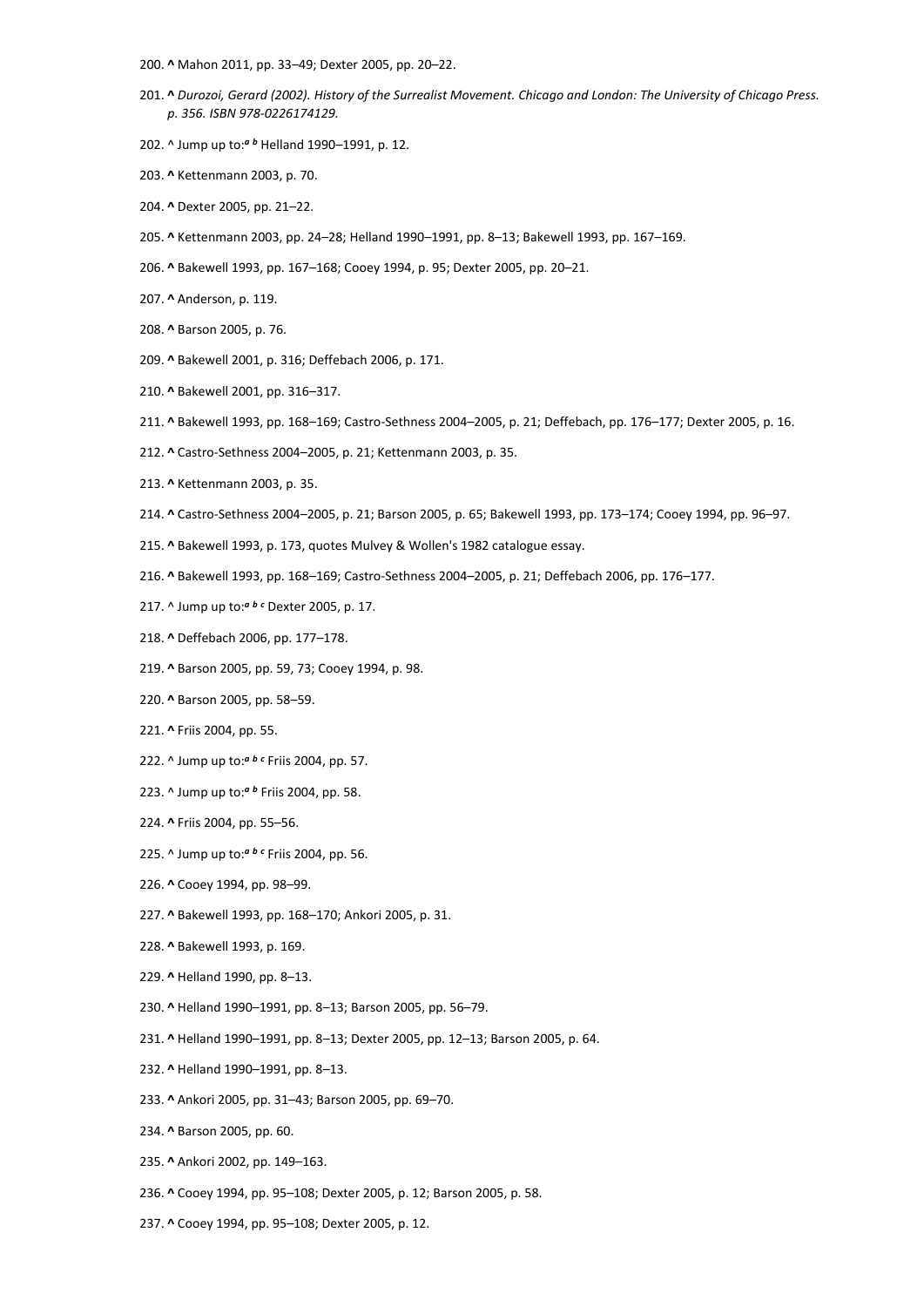238. **^** Bakewell 1997, p. 725; Cooey 1994, p. 102; Helland 1990–1991, p. 10; Deffebach 2006, p. 176; Barson 2005, p. 58.

- 239. **^** Cooey 1994, p. 108.
- 240. **^** Cooey 1994, p. 99.
- 241. **^** Deffebach 2006, pp. 172–178.
- 242. **^** Ankori 2002, pp. 1–3; Cooey 1994, p. 102; Helland 1990–1991, pp. 8–13.
- 243. **^** Baddeley 2005, p. 47.
- 244. **^** *"Frida Kahlo". Tate Modern. 2005. Retrieved August 16, 2016.*
- 245. **^** Bakewell 2001, p. 315.
- 246. **^** Ankori 2002, pp. 3–5; Deffebach 2006, p. 189; Pankl and Blake 2012, p. 2; Baddeley 1991, p. 10.
- 247. **^** Ankori 2002, pp. 3–5; Deffebach 2006, p. 189; Pankl and Blake 2012, p. 1.
- 248. **^** *"Frida Kahlo: Feminist and Chicana Icon". San Francisco Museum of Modern Art. Retrieved August 6, 2016.*
- 249. ^ Jump up to:*<sup>a</sup> <sup>b</sup>* Ankori 2002, pp. 4–5.
- 250. ^ Jump up to:*<sup>a</sup> <sup>b</sup> <sup>c</sup>* Theran, p. 6.
- 251. **^** Wollen 2004, pp. 235–236; Pankl and Blake 2012, p. 1; Baddeley 1991, p. 10.
- 252. ^ Jump up to:*<sup>a</sup> <sup>b</sup>* Wollen 2004, p. 236.
- 253. **^** Pankl and Blake 2012, p. 1; Wollen 2004, p. 236; Baddeley 1991, p. 10.
- 254. **^** *Knight, Christopher (2009-09-06). "Fighting over Frida Kahlo". Los Angeles Times. LA Times. Retrieved 2015-11-17.*
- 255. ^ Jump up to:*<sup>a</sup> <sup>b</sup> Kinsella, Eileen (May 25, 2015). "Frida Kahlo Market Booming Despite Tough Mexican Export Restrictions". Art Net News.*
- 256. **^** *"Roots Sets \$5.6 Million Record at Sotheby's". Art Knowledge News. 2006. Retrieved 23 August 2011.*
- 257. **^** *"The Journey of "Two Nudes in a Forest" by Frida Kahlo 1939". 2016-04-25.*
- 258. ^ Jump up to:*<sup>a</sup> <sup>b</sup>* Pankl and Blake 2012, p. 1; Baddeley 1991, p. 10–11; Lindauer 2004, p. 2.
- 259. **^** Baddeley 2005, p. 49.
- 260. **^** *Trebay, Guy (May 8, 2015). "Frida Kahlo Is Having a Moment". The New York Times. Retrieved November 30,2016.*
- 261. ^ Jump up to:*<sup>a</sup> <sup>b</sup> Mencimer, Stephanie (June 2002). "The Trouble with Frida Kahlo" (PDF). Washington Monthly. Retrieved August 20, 2016.*
- 262. **^** *"Understanding Frida Today". PBS. Retrieved November 16, 2016.*
- 263. **^** *"Frida (2002)". Box Office Mojo. Retrieved November 21, 2016.*
- 264. **^** *N'Duka, Amanda (October 24, 2017). "Nolan Gerard Funk Joins 'Berlin, I Love You'; Natalia Cordova-Buckley Set In 'Coco'". Deadline. Retrieved October 25, 2017.*
- 265. **^** Baddeley 2005, pp. 47–49.
- 266. **^** Lindauer 2004, pp. 1–2.
- 267. **^** Berger 2001, pp. 155–165.
- 268. **^** Lindauer 2004, pp. 3–12; Dexter 2005, p. 11; Ankori 2005, p. 31; Baddeley 2005, pp. 47–53.
- 269. **^** Baddeley 1991, p. 11.
- 270. **^** Wollen 2004, p. 240.
- 271. **^** *"La Casa Azul". Museo Frida Kahlo. Retrieved November 15, 2016.*
- 272. ^ Jump up to:*<sup>a</sup> <sup>b</sup> Delsol, Christine (September 16, 2015). "Frida Kahlo and Diego Rivera's Mexico City". SFGate. Retrieved November 15, 2016.*
- 273. **^** *"Stamp Release No. 01-048 – Postal Service Continues Its Celebration of Fine Arts With Frida Kahlo Stamp". USPS. Archived from the original on 17 July 2011. Retrieved 29 October2010.*